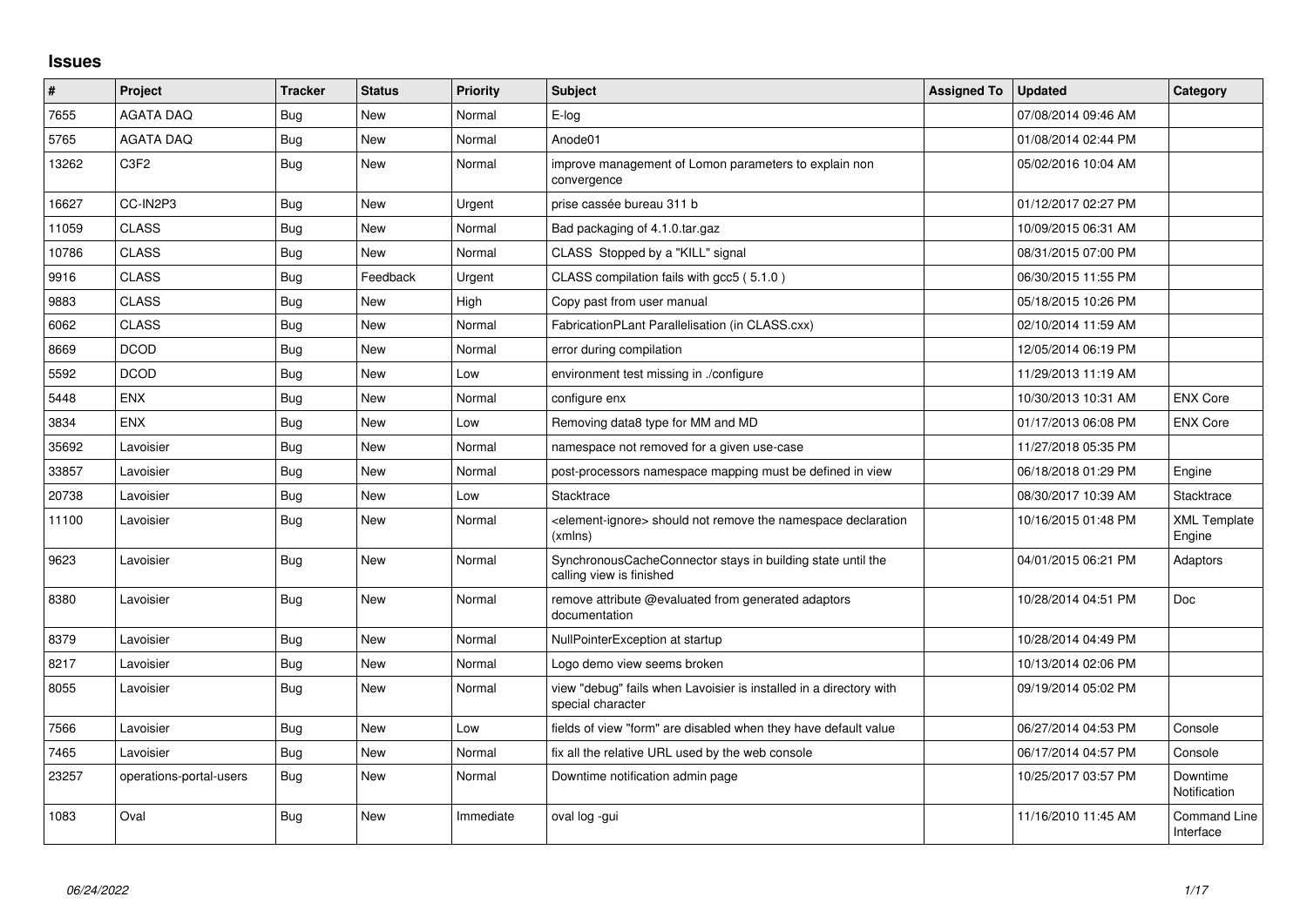| $\pmb{\#}$ | Project                 | <b>Tracker</b> | <b>Status</b> | <b>Priority</b> | <b>Subject</b>                                  | <b>Assigned To</b> | <b>Updated</b>      | Category                  |
|------------|-------------------------|----------------|---------------|-----------------|-------------------------------------------------|--------------------|---------------------|---------------------------|
| 1082       | Oval                    | Bug            | New           | Low             | NO DIFF                                         |                    | 11/16/2010 11:44 AM | Command Line<br>Interface |
| 12978      | <b>PEM</b>              | Bug            | New           | Low             | pem-sync pull                                   |                    | 03/24/2016 05:11 PM |                           |
| 12963      | <b>PEM</b>              | Bug            | <b>New</b>    | Normal          | add_tool crash                                  |                    | 03/24/2016 09:10 AM |                           |
| 12962      | <b>PEM</b>              | Bug            | New           | Normal          | pem-sync list ???                               |                    | 03/24/2016 09:05 AM |                           |
| 10314      | <b>PEM</b>              | <b>Bug</b>     | New           | High            | Environment compliant with CLI                  |                    | 07/07/2015 09:57 AM |                           |
| 10313      | PEM                     | <b>Bug</b>     | <b>New</b>    | Normal          | Error message to change !                       |                    | 07/07/2015 09:51 AM |                           |
| 10274      | PEM                     | <b>Bug</b>     | New           | Normal          | SYSTEM.ASSERTIONS.ASSERT_FAILURE                |                    | 07/01/2015 11:12 AM |                           |
| 4068       | Pipelet                 | Bug            | New           | High            | Tagging works randomly with konqueror           |                    | 03/07/2013 10:39 AM | Web                       |
| 2753       | Pipelet                 | <b>Bug</b>     | New           | Urgent          | retrieve hook name from source code             |                    | 05/22/2012 02:36 PM |                           |
| 1566       | Pipelet                 | <b>Bug</b>     | New           | Low             | Bug daemon cherrypy on Macintosh                |                    | 05/10/2011 12:14 PM |                           |
| 1437       | Pipelet                 | <b>Bug</b>     | <b>New</b>    | Normal          | str_parents not updated in time for glob_parent |                    | 03/10/2011 05:51 PM |                           |
| 1561       | Smurf                   | <b>Bug</b>     | New           | Normal          | Smurf::RRD does not support "base"              |                    | 04/13/2011 05:00 PM |                           |
| 432        | Smurf                   | Bug            | New           | High            | creation de fichiers vides                      |                    | 04/23/2021 11:44 AM |                           |
| 8995       | SphereLib               | <b>Bug</b>     | <b>New</b>    | High            | python2.7-config                                |                    | 01/28/2015 04:21 PM |                           |
| 1003       | SphereLib               | <b>Bug</b>     | New           | Normal          | ps detection                                    |                    | 10/15/2010 01:51 PM |                           |
| 938        | SphereLib               | <b>Bug</b>     | New           | Low             | Construction icosahedron                        |                    | 09/29/2010 11:32 AM |                           |
| 7587       | <b>Topology Manager</b> | Bug            | New           | High            | Replace an item                                 |                    | 06/30/2014 05:42 PM |                           |
| 7490       | <b>Topology Manager</b> | <b>Bug</b>     | New           | Normal          | Needed libp42.so.1                              |                    | 06/19/2014 11:15 PM | Core TM                   |
| 7073       | <b>Topology Manager</b> | <b>Bug</b>     | New           | Normal          | Off on GTS tree                                 |                    | 05/07/2014 04:55 PM | Core TM                   |
| 7040       | <b>Topology Manager</b> | <b>Bug</b>     | New           | Normal          | Fixing configure                                |                    | 04/30/2014 03:46 PM | Core TM                   |
| 10498      | TReqS                   | Bug            | In progress   | Normal          | Mysql Deadlock                                  |                    | 08/03/2015 08:44 AM |                           |
| 9736       | TReqS                   | Bug            | Suspended     | Low             | hpss_SetLoginCred + hpss_PurgeLoginCred         |                    | 09/21/2015 03:30 PM | <b>HPSS API</b>           |
| 714        | TReqS                   | <b>Bug</b>     | <b>New</b>    | High            | Annuler un staging en cours                     |                    | 03/24/2015 04:34 PM |                           |
| 48784      | <b>XLDP</b>             | <b>Bug</b>     | <b>New</b>    | Normal          | Jobs en erreurs depuis le 19/01 19h30           |                    | 01/20/2022 10:12 AM |                           |
| 3022       | <b>AGATA DAQ</b>        | Feature        | New           | Low             | [ELOG] change the "From"                        |                    | 07/26/2012 10:18 AM |                           |
| 3039       | APCScheduler            | Feature        | New           | Normal          | création de tarball sans exécutable             |                    | 07/31/2012 06:11 PM |                           |
| 10871      | <b>CLASS</b>            | Feature        | New           | Normal          | Nominal Power                                   |                    | 09/10/2015 05:27 PM |                           |
| 9790       | <b>CLASS</b>            | Feature        | New           | High            | neutron & γ Spectrum calculation                |                    | 04/29/2015 12:15 PM |                           |
| 9789       | <b>CLASS</b>            | Feature        | <b>New</b>    | Normal          | Multi Stream in EQM                             |                    | 04/29/2015 12:12 PM |                           |
| 9788       | <b>CLASS</b>            | Feature        | New           | Normal          | Multi Stream in FabricationPlant                |                    | 04/29/2015 12:10 PM |                           |
| 9787       | <b>CLASS</b>            | Feature        | New           | Normal          | Multi Stream in FabricationPlant/EQM            |                    | 04/29/2015 12:10 PM |                           |
| 6748       | <b>CLASS</b>            | Feature        | New           | Normal          | Charger un parc présimulé à partir du .root     |                    | 04/03/2014 11:36 AM |                           |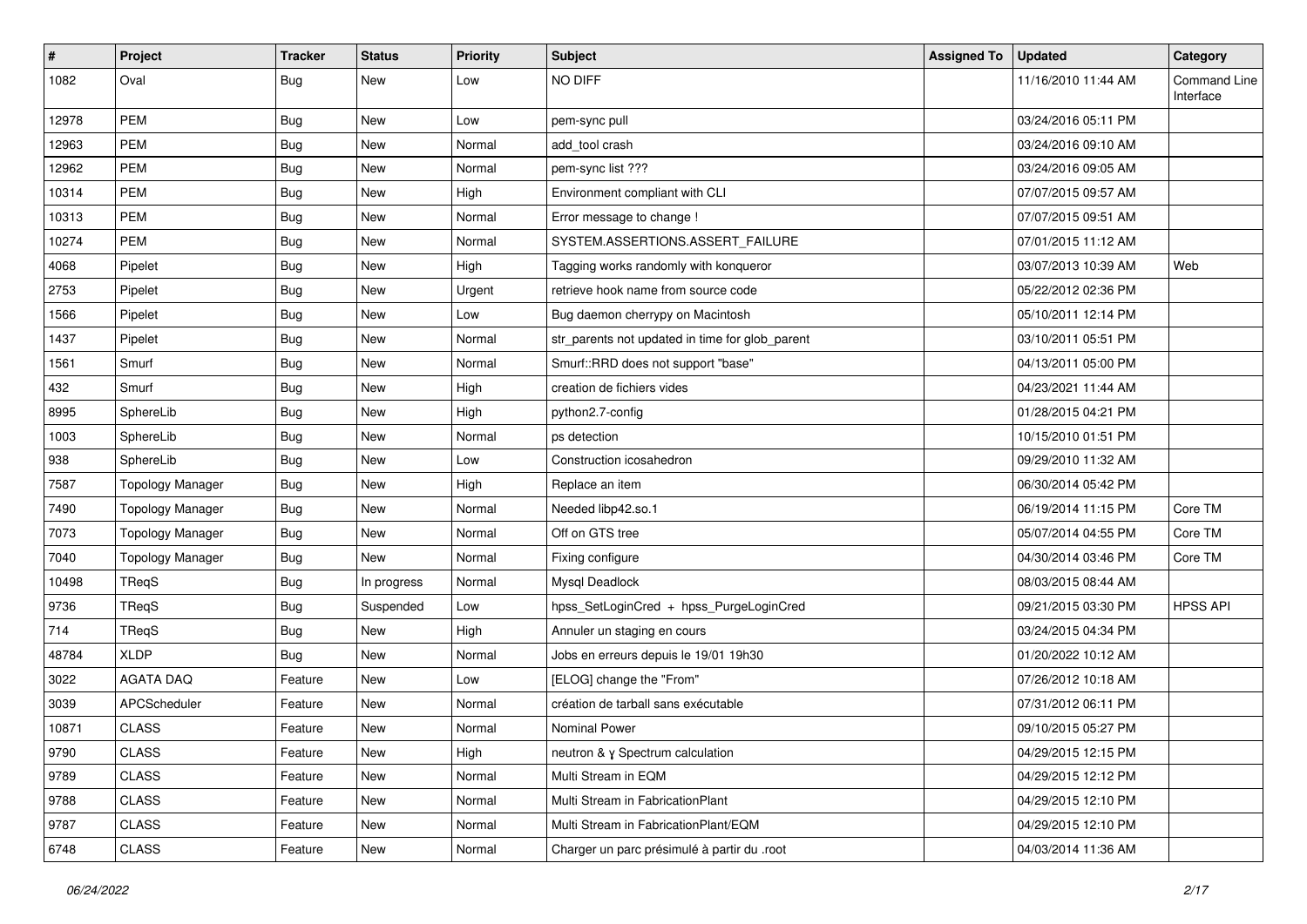| $\vert$ # | <b>Project</b>                       | <b>Tracker</b> | <b>Status</b> | <b>Priority</b> | <b>Subject</b>                                                                                                 | <b>Assigned To</b> | <b>Updated</b>      | Category        |
|-----------|--------------------------------------|----------------|---------------|-----------------|----------------------------------------------------------------------------------------------------------------|--------------------|---------------------|-----------------|
| 5377      | <b>CLASS</b>                         | Feature        | New           | Low             | enrichment factory                                                                                             |                    | 10/21/2013 03:15 PM |                 |
| 5376      | <b>CLASS</b>                         | Feature        | New           | Low             | Reactor batch creation                                                                                         |                    | 10/21/2013 03:14 PM |                 |
| 5350      | <b>CLASS</b>                         | Feature        | New           | Low             | Set some quality criteria on Pu when building a MOX fuel                                                       |                    | 10/22/2013 11:50 AM |                 |
| 5329      | <b>CLASS</b>                         | Feature        | New           | Low             | Power density                                                                                                  |                    | 10/14/2013 05:58 PM |                 |
| 8668      | <b>DCOD</b>                          | Feature        | New           | Normal          | filterdiff is missing                                                                                          |                    | 12/05/2014 06:17 PM |                 |
| 8667      | <b>DCOD</b>                          | Feature        | <b>New</b>    | Normal          | uuid missing                                                                                                   |                    | 12/05/2014 06:14 PM |                 |
| 5503      | <b>DCOD</b>                          | Feature        | New           | Low             | test ada 2012 in ./configure                                                                                   |                    | 11/13/2013 04:54 PM |                 |
| 5751      | Electronic Control and<br>Monitoring | Feature        | New           | Low             | buildcfg with some error message                                                                               |                    | 01/06/2014 05:43 PM |                 |
| 8693      | <b>ENX</b>                           | Feature        | <b>New</b>    | Normal          | sauver log_level                                                                                               |                    | 12/09/2014 03:54 PM | <b>ENX Core</b> |
| 5527      | <b>ENX</b>                           | Feature        | <b>New</b>    | Low             | Named register list                                                                                            |                    | 11/18/2013 05:30 PM | <b>Drivers</b>  |
| 4652      | <b>ENX</b>                           | Feature        | <b>New</b>    | Low             | rename appenders.ad[sb]                                                                                        |                    | 06/13/2013 10:19 AM | <b>ENX Core</b> |
| 2644      | <b>ENX</b>                           | Feature        | <b>New</b>    | Low             | Que faire en cas de multiple connexion sans quit                                                               |                    | 01/22/2013 05:04 PM | <b>ENX Core</b> |
| 659       | <b>ENX</b>                           | Feature        | New           | Normal          | Gestion des arbres DOM                                                                                         |                    | 01/16/2013 11:33 AM | <b>ENX Core</b> |
| 656       | <b>ENX</b>                           | Feature        | <b>New</b>    | Low             | named register                                                                                                 |                    | 01/30/2013 03:59 PM | <b>ENX Core</b> |
| 42        | <b>ENX</b>                           | Feature        | New           | Urgent          | Module ID Handler                                                                                              |                    | 06/05/2013 02:27 PM | <b>ENX Core</b> |
| 631       | ftsmonitor                           | Feature        | <b>New</b>    | Low             | History of a DN access                                                                                         |                    | 10/22/2010 10:10 AM |                 |
| 47957     | LabInvent                            | Feature        | New           | Normal          | *** F - ENTITY - Les GROUPES (de User ou Materiel) :<br>Thématique, Métier, Projet, Site (+ Pole ou Service ?) |                    | 12/13/2021 11:12 AM |                 |
| 47951     | LabInvent                            | Feature        | <b>New</b>    | Normal          | *** F - Etiquettes & Imprimantes                                                                               |                    | 11/30/2021 01:42 PM |                 |
| 47932     | LabInvent                            | Feature        | New           | Normal          | *** F - DOC (documentation)                                                                                    |                    | 11/30/2021 01:10 PM |                 |
| 47921     | LabInvent                            | Feature        | New           | Immediate       | *** F - Framework CakePhp                                                                                      |                    | 12/02/2021 04:45 PM |                 |
| 47895     | LabInvent                            | Feature        | New           | Normal          | *** F - ENTITY - Documents attachés (à Materiel ou Suivi)                                                      |                    | 12/13/2021 11:09 AM |                 |
| 47875     | LabInvent                            | Feature        | New           | Urgent          | *** F - ENTITY GÉNÉRIQUE - Actions & Vues génériques (&<br>Refactorisation)                                    |                    | 12/01/2021 11:21 AM |                 |
| 47869     | LabInvent                            | Feature        | <b>New</b>    | Normal          | *** F - Tests                                                                                                  |                    | 12/06/2021 02:28 PM |                 |
| 47866     | LabInvent                            | Feature        | New           | Urgent          | *** F - Installation                                                                                           |                    | 12/13/2021 11:08 AM |                 |
| 47865     | LabInvent                            | Feature        | New           | Normal          | *** F - Configuration générale                                                                                 |                    | 12/13/2021 11:06 AM |                 |
| 47864     | LabInvent                            | Feature        | New           | Normal          | *** F - ENTITY - Autres                                                                                        |                    | 11/30/2021 12:57 PM |                 |
| 47863     | LabInvent                            | Feature        | New           | High            | *** F - ENTITY - Users                                                                                         |                    | 11/30/2021 03:43 PM |                 |
| 47862     | LabInvent                            | Feature        | New           | Normal          | *** F - ENTITY - Prets (de Materiel)                                                                           |                    | 12/13/2021 11:10 AM |                 |
| 47861     | LabInvent                            | Feature        | New           | Urgent          | *** F - ENTITY - Suivis (de Materiel ou User)                                                                  |                    | 12/13/2021 11:10 AM |                 |
| 47860     | LabInvent                            | Feature        | New           | Immediate       | *** F - ENTITY - Materiels                                                                                     |                    | 01/19/2022 03:51 PM |                 |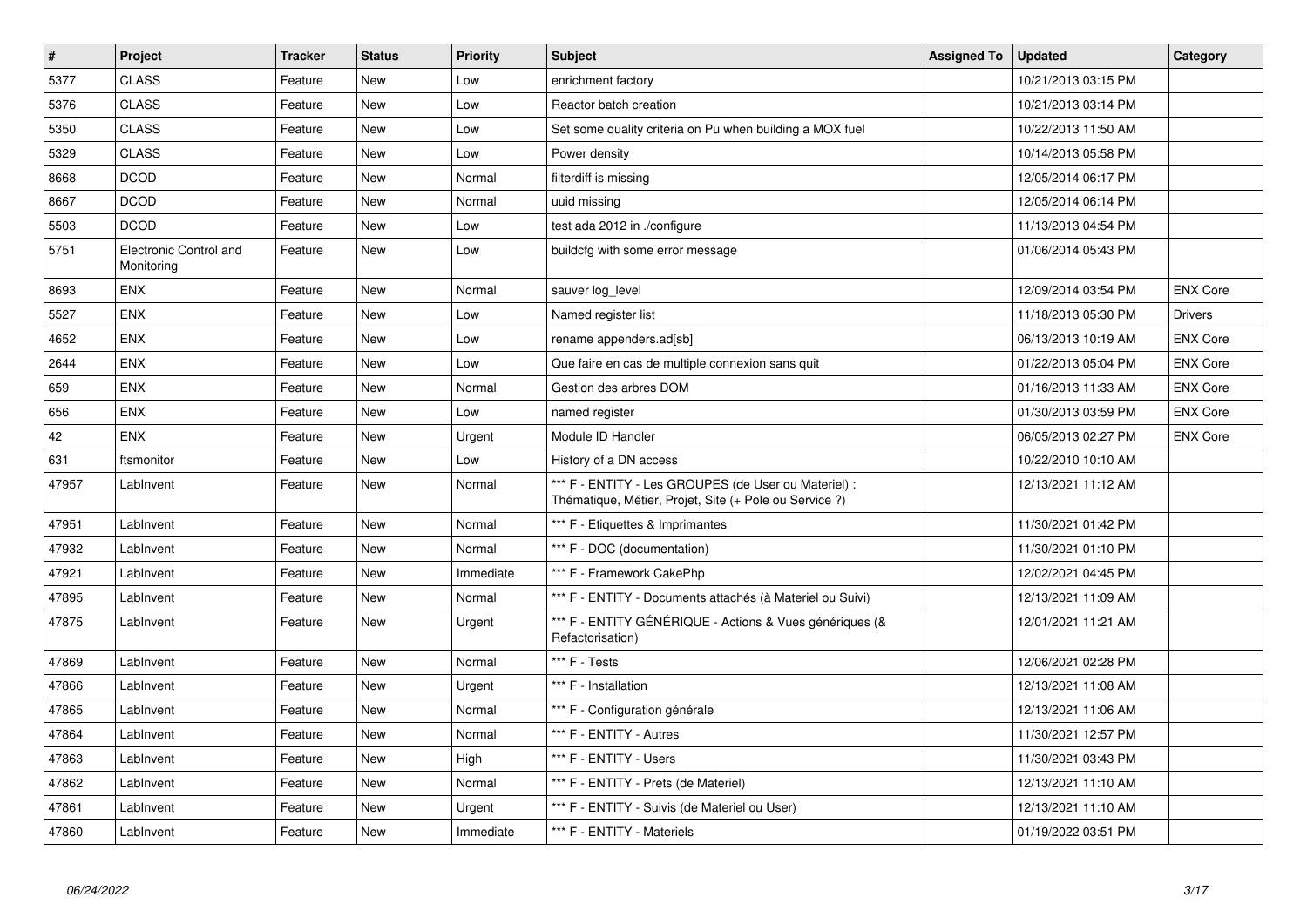| $\pmb{\#}$ | Project   | <b>Tracker</b> | <b>Status</b> | <b>Priority</b> | <b>Subject</b>                                                                                                              | <b>Assigned To</b> | <b>Updated</b>      | Category                      |
|------------|-----------|----------------|---------------|-----------------|-----------------------------------------------------------------------------------------------------------------------------|--------------------|---------------------|-------------------------------|
| 37910      | Lavoisier | Feature        | New           | High            | do not log AdaptorException when they are already sent to the<br>user                                                       |                    | 07/25/2019 09:41 AM |                               |
| 37461      | Lavoisier | Feature        | New           | Normal          | add support for jdk 11                                                                                                      |                    | 04/25/2019 01:53 PM |                               |
| 34801      | Lavoisier | Feature        | <b>New</b>    | Normal          | add support for attribute @if in element view/variable                                                                      |                    | 07/31/2018 12:57 PM |                               |
| 33350      | Lavoisier | Feature        | New           | Low             | add a XPath function multireplace()                                                                                         |                    | 05/31/2018 03:49 PM | Engine                        |
| 32928      | Lavoisier | Feature        | <b>New</b>    | Normal          | support enumeration in route properties                                                                                     |                    | 05/18/2018 02:23 PM | Service                       |
| 30741      | Lavoisier | Feature        | <b>New</b>    | Low             | add research button on web site                                                                                             |                    | 04/04/2018 10:53 AM | Doc                           |
| 30735      | Lavoisier | Feature        | New           | Low             | write documentation about the admin web console                                                                             |                    | 04/04/2018 10:52 AM | <b>Doc</b>                    |
| 27576      | Lavoisier | Feature        | New           | Normal          | add a parameter "priority" on WhenCreatedTrigger                                                                            |                    | 02/02/2018 03:18 PM | Engine                        |
| 27570      | Lavoisier | Feature        | <b>New</b>    | Normal          | NotifiedTrigger should bypass attribute @ignore-during                                                                      |                    | 02/02/2018 03:05 PM | Engine                        |
| 26907      | Lavoisier | Feature        | New           | Normal          | implement XPath function format-number()                                                                                    |                    | 01/10/2018 03:18 PM | <b>XML Template</b><br>Engine |
| 11915      | Lavoisier | Feature        | <b>New</b>    | Normal          | change the parameters of plugin ChartRenderer                                                                               |                    | 02/05/2016 12:25 PM | Adaptors                      |
| 11484      | Lavoisier | Feature        | New           | Low             | improve command "lavoisier-upgrade.sh"                                                                                      |                    | 04/10/2018 11:06 AM |                               |
| 10315      | Lavoisier | Feature        | <b>New</b>    | Normal          | Index size of IndexedFileCache plugin is limited by the max<br>number of inodes                                             |                    | 07/07/2015 10:12 AM | Adaptors                      |
| 9799       | Lavoisier | Feature        | <b>New</b>    | Normal          | esxl function missing : add-duration                                                                                        |                    | 04/30/2015 11:00 AM |                               |
| 9778       | Lavoisier | Feature        | New           | Normal          | support cookies in HTTPConnector                                                                                            |                    | 04/28/2015 01:39 PM | Adaptors                      |
| 9704       | Lavoisier | Feature        | New           | Normal          | add option --override to lavoisier-upgrade.sh                                                                               |                    | 04/15/2015 10:07 AM |                               |
| 9624       | Lavoisier | Feature        | New           | Normal          | when cache is empty and being built, user queries should be<br>waiting for it rather than failing                           |                    | 04/01/2015 06:30 PM | Engine                        |
| 9622       | Lavoisier | Feature        | New           | Normal          | add links to fallback views into view "dependencies"                                                                        |                    | 04/01/2015 06:19 PM | Console                       |
| 9607       | Lavoisier | Feature        | <b>New</b>    | Normal          | Add SAML 2.0 support in Lavoisier                                                                                           |                    | 04/01/2015 11:32 AM | Adaptors                      |
| 9606       | Lavoisier | Feature        | New           | High            | add attribute @encoding to element <connector></connector>                                                                  |                    | 03/31/2015 06:29 PM | Engine                        |
| 9564       | Lavoisier | Feature        | New           | Normal          | reorganize <pre-renderer> section</pre-renderer>                                                                            |                    | 03/30/2015 10:37 AM | Engine                        |
| 9563       | Lavoisier | Feature        | <b>New</b>    | Normal          | support <elements-ignore> into <element-create-as-parent></element-create-as-parent></elements-ignore>                      |                    | 03/30/2015 10:30 AM | <b>XML Template</b><br>Engine |
| 9562       | Lavoisier | Feature        | <b>New</b>    | Normal          | re-implement <pre-renderers> in streaming mode</pre-renderers>                                                              |                    | 03/30/2015 10:32 AM | Engine                        |
| 9560       | Lavoisier | Feature        | New           | Normal          | SurroundSerializer should ignore header lines (starting with )</td <td></td> <td>03/30/2015 10:17 AM</td> <td>Adaptors</td> |                    | 03/30/2015 10:17 AM | Adaptors                      |
| 9559       | Lavoisier | Feature        | New           | Normal          | develop a TextRenderer plugin                                                                                               |                    | 03/30/2015 10:15 AM | Adaptors                      |
| 9496       | Lavoisier | Feature        | <b>New</b>    | High            | upgrade to more recent version of JSW                                                                                       |                    | 03/18/2015 06:34 PM | <b>Build</b>                  |
| 9467       | Lavoisier | Feature        | New           | Normal          | improve flexibility of JSONRenderer                                                                                         |                    | 03/16/2015 01:54 PM | Adaptors                      |
| 9086       | Lavoisier | Feature        | New           | High            | enable refreshing all notifiable caches with one single click                                                               |                    | 02/09/2015 12:37 PM | Console                       |
| 8817       | Lavoisier | Feature        | New           | Normal          | develop a XML template optimizer                                                                                            |                    | 12/19/2014 05:10 PM | <b>XML Template</b><br>Engine |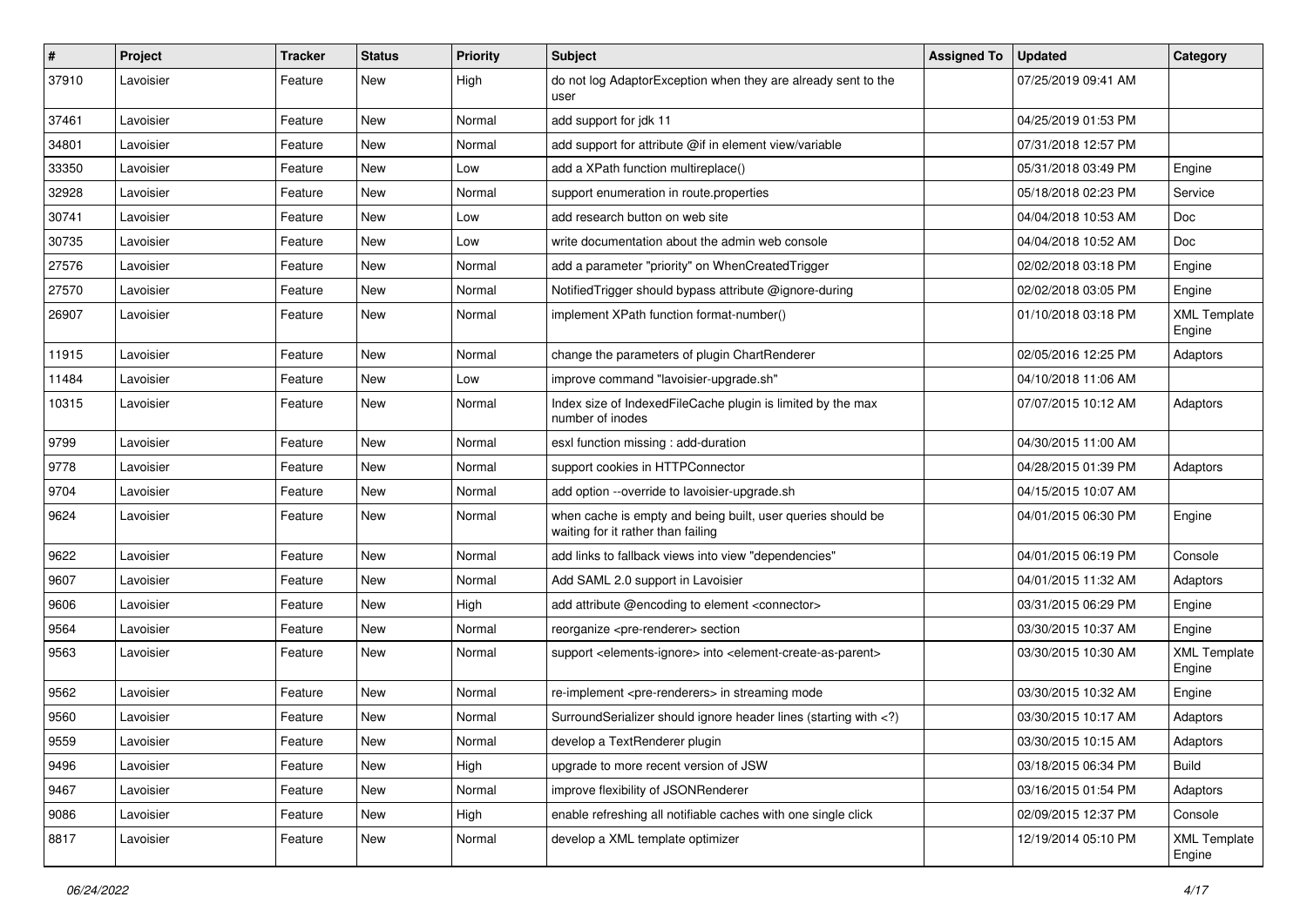| $\vert$ # | Project   | <b>Tracker</b> | <b>Status</b> | <b>Priority</b> | <b>Subject</b>                                                      | <b>Assigned To</b> | <b>Updated</b>      | Category                          |
|-----------|-----------|----------------|---------------|-----------------|---------------------------------------------------------------------|--------------------|---------------------|-----------------------------------|
| 8405      | Lavoisier | Feature        | New           | Normal          | implement XPath function choose_not_null(arg1, arg2)                |                    | 10/30/2014 02:21 PM | Engine                            |
| 8404      | Lavoisier | Feature        | <b>New</b>    | Normal          | support parameters in <pre-renderers></pre-renderers>               |                    | 10/30/2014 11:03 AM | Engine                            |
| 8261      | Lavoisier | Feature        | New           | Normal          | support attribute @out-xpath on <element></element>                 |                    | 10/17/2014 07:15 PM | <b>XML Template</b><br>Engine     |
| 8260      | Lavoisier | Feature        | <b>New</b>    | Normal          | develop plugin ElementProcessor                                     |                    | 10/17/2014 07:10 PM | Adaptors                          |
| 8259      | Lavoisier | Feature        | New           | Normal          | support parameter "renderer" in ZipRenderer and GZipRenderer        |                    | 10/17/2014 07:08 PM | Adaptors                          |
| 8258      | Lavoisier | Feature        | New           | Normal          | add attribute @default to <renderers></renderers>                   |                    | 10/17/2014 07:07 PM | Engine                            |
| 8241      | Lavoisier | Feature        | New           | Normal          | improve dropdown list of view "form"                                |                    | 10/15/2014 06:05 PM | Engine                            |
| 8240      | Lavoisier | Feature        | New           | Normal          | LDAPConnector/LDIFSerializer should generate data in DSML<br>format |                    | 10/15/2014 06:02 PM | Adaptors                          |
| 8172      | Lavoisier | Feature        | New           | Normal          | support XPath function append()                                     |                    | 10/06/2014 10:43 AM | <b>XML Template</b><br>Engine     |
| 8132      | Lavoisier | Feature        | <b>New</b>    | Normal          | support attribute @first-child-attributes in <element></element>    |                    | 09/30/2014 04:28 PM |                                   |
| 7811      | Lavoisier | Feature        | New           | Normal          | support server-side argument validation with XPath                  |                    | 07/30/2014 05:05 PM |                                   |
| 7649      | Lavoisier | Feature        | New           | Normal          | develop a XMLTemplateProcessor plugin                               |                    | 07/04/2014 05:52 PM | Adaptors                          |
| 7619      | Lavoisier | Feature        | New           | Normal          | replace @INCLUDES with #include in properties files                 |                    | 07/04/2014 11:17 AM | Engine                            |
| 7464      | Lavoisier | Feature        | New           | Normal          | replace XSL with HTML template in web console                       |                    | 06/17/2014 04:55 PM | Console                           |
| 7463      | Lavoisier | Feature        | <b>New</b>    | Normal          | add attribute tpl:url.                                              |                    | 06/17/2014 04:54 PM | <b>HTML</b><br>Template<br>Engine |
| 7461      | Lavoisier | Feature        | <b>New</b>    | High            | add XPath function url()                                            |                    | 02/17/2015 01:04 PM | Engine                            |
| 7460      | Lavoisier | Feature        | New           | High            | support HTTP proxy                                                  |                    | 02/17/2015 01:04 PM |                                   |
| 7325      | Lavoisier | Feature        | New           | Normal          | support filtering dependencies graph by categories                  |                    | 06/04/2014 05:14 PM | Console                           |
| 6687      | Lavoisier | Feature        | New           | Low             | develop a CronTrigger                                               |                    | 03/27/2014 04:36 PM | Adaptors                          |
| 6360      | Lavoisier | Feature        | <b>New</b>    | Low             | develop a EntriesProcessor (or a EntriesRenderer)                   |                    | 03/05/2014 03:22 PM | Adaptors                          |
| 6353      | Lavoisier | Feature        | <b>New</b>    | Low             | support new parameter type "Language"                               |                    | 03/24/2014 10:40 AM | Engine                            |
| 6325      | Lavoisier | Feature        | New           | Low             | enable limiting the maximum output size                             |                    | 03/24/2014 10:40 AM | Engine                            |
| 6303      | Lavoisier | Feature        | <b>New</b>    | Low             | support attributes @package and @id on <config></config>            |                    | 03/24/2014 10:31 AM | Engine                            |
| 6260      | Lavoisier | Feature        | New           | Low             | support introspection of view-template                              |                    | 03/24/2014 10:40 AM | Engine                            |
| 5558      | Lavoisier | Feature        | New           | Low             | add XPath function build_xpath()                                    |                    | 11/29/2013 09:58 AM | Engine                            |
| 5090      | Lavoisier | Feature        | New           | Low             | add new adaptor type : <writer></writer>                            |                    | 03/24/2014 10:26 AM | Engine                            |
| 5009      | Lavoisier | Feature        | New           | Low             | ICalRenderer                                                        |                    | 01/21/2014 06:02 PM | Adaptors                          |
| 5008      | Lavoisier | Feature        | New           | Low             | <b>ICalSerializer</b>                                               |                    | 01/21/2014 06:01 PM | Adaptors                          |
| 4934      | Lavoisier | Feature        | New           | Low             | implement some additional cache adaptors                            |                    | 02/07/2014 04:59 PM | Adaptors                          |
| 4906      | Lavoisier | Feature        | New           | Low             | XPath2SQLTemplate: add support for SQL functions                    |                    | 03/24/2014 10:26 AM | Adaptors                          |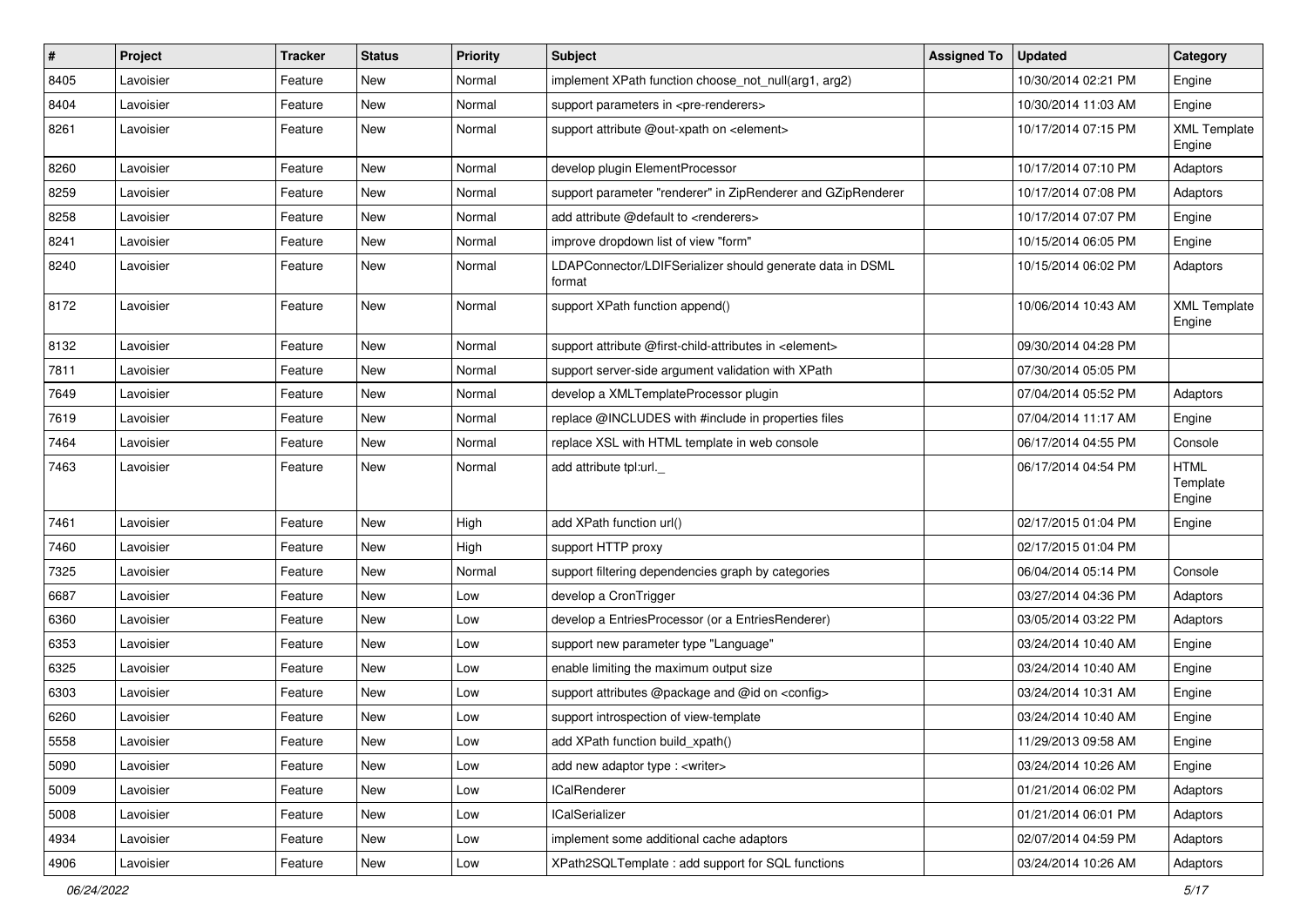| $\sharp$ | Project                 | Tracker | <b>Status</b> | <b>Priority</b> | Subject                                                                                                                          | <b>Assigned To</b> | <b>Updated</b>      | Category  |
|----------|-------------------------|---------|---------------|-----------------|----------------------------------------------------------------------------------------------------------------------------------|--------------------|---------------------|-----------|
| 4905     | Lavoisier               | Feature | New           | Low             | XPath2SQLTemplate : add support for XPath functions                                                                              |                    | 03/24/2014 10:26 AM | Adaptors  |
| 4904     | Lavoisier               | Feature | New           | Low             | XPath2SQLTemplate : add support for ORDER BY                                                                                     |                    | 03/24/2014 10:26 AM | Adaptors  |
| 4871     | Lavoisier               | Feature | New           | Low             | ExcelSerializer                                                                                                                  |                    | 03/24/2014 10:26 AM | Adaptors  |
| 4870     | Lavoisier               | Feature | New           | Low             | BinarySerializer                                                                                                                 |                    | 03/24/2014 10:26 AM | Adaptors  |
| 4867     | Lavoisier               | Feature | New           | Low             | ScalaProcessor                                                                                                                   |                    | 03/24/2014 10:26 AM | Adaptors  |
| 4866     | Lavoisier               | Feature | New           | Low             | <b>XQueryConnector</b>                                                                                                           |                    | 03/24/2014 10:26 AM | Adaptors  |
| 4865     | Lavoisier               | Feature | <b>New</b>    | Low             | support remote connection in JMXConnector                                                                                        |                    | 03/24/2014 10:26 AM | Adaptors  |
| 4863     | Lavoisier               | Feature | New           | Low             | YAMLRenderer                                                                                                                     |                    | 03/24/2014 10:26 AM | Adaptors  |
| 2112     | LC <sub>2</sub>         | Feature | New           | Low             | Rorc lib                                                                                                                         |                    | 04/08/2013 06:11 PM |           |
| 2076     | LC <sub>2</sub>         | Feature | New           | Low             | Finer grained report for boot Crocus script                                                                                      |                    | 10/11/2011 02:18 PM |           |
| 35045    | operations-portal-users | Feature | New           | Normal          | Tasks for the release                                                                                                            |                    | 09/20/2018 10:48 AM | Others    |
| 35044    | operations-portal-users | Feature | New           | Normal          | New ROD dashboard                                                                                                                |                    | 09/20/2018 10:42 AM | Dashboard |
| 597      | Oval                    | Feature | New           | Normal          | YAML comme langage de configuration ?                                                                                            |                    | 05/11/2010 01:36 PM |           |
| 12976    | <b>PEM</b>              | Feature | New           | Low             | pem-sync co_pem                                                                                                                  |                    | 03/24/2016 05:00 PM |           |
| 12975    | <b>PEM</b>              | Feature | <b>New</b>    | Normal          | pem-sync co_pem                                                                                                                  |                    | 03/24/2016 04:54 PM |           |
| 12974    | <b>PEM</b>              | Feature | New           | Normal          | pem-sync cp_pem                                                                                                                  |                    | 03/24/2016 04:52 PM |           |
| 12961    | <b>PEM</b>              | Feature | New           | Normal          | <b>PEM</b> version                                                                                                               |                    | 03/24/2016 09:03 AM |           |
| 10273    | PEM                     | Feature | New           | Normal          | Easier configuration process                                                                                                     |                    | 07/01/2015 11:11 AM |           |
| 9534     | Pipelet                 | Feature | New           | Normal          | logging of stdout and stderr                                                                                                     |                    | 03/25/2015 02:31 PM |           |
| 8262     | Pipelet                 | Feature | <b>New</b>    | Normal          | LocalRepository: recursive search of segment source script                                                                       |                    | 10/19/2014 05:13 PM |           |
| 3992     | Pipelet                 | Feature | New           | Low             | directory in data with specific color                                                                                            |                    | 02/20/2013 05:19 PM |           |
| 45485    | PyROS                   | Feature | New           | High            | **** D0 - GENERAL, ADMINISTRATIVE & TECHNICAL                                                                                    |                    | 03/16/2022 04:53 PM |           |
| 45484    | PyROS                   | Feature | New           | Normal          | **** D5 - Images management (L1-L2)                                                                                              |                    | 02/02/2022 02:36 PM |           |
| 45483    | PyROS                   | Feature | New           | High            | **** D4 - Images production (L0)                                                                                                 |                    | 03/16/2022 07:28 AM |           |
| 45482    | PyROS                   | Feature | <b>New</b>    | High            | **** D3 - Sequences submission & plannig                                                                                         |                    | 02/22/2022 03:01 PM |           |
| 45481    | PyROS                   | Feature | New           | Normal          | **** D2 - Users & Programs                                                                                                       |                    | 03/29/2022 09:17 AM |           |
| 45480    | PyROS                   | Feature | New           | High            | **** D1 - System Security & Control                                                                                              |                    | 05/24/2022 02:55 PM |           |
| 44721    | PyROS                   | Feature | New           | Normal          | *** GF4 - QUAL - Quality & Tests - High level tests (integration &<br>functional), plan tests, validation des exigences (qualif) |                    | 03/16/2022 04:55 PM |           |
| 44661    | PyROS                   | Feature | New           | Normal          | *** SF13 - IAF - Images Fetching (quicklook & download)                                                                          |                    | 03/15/2022 04:49 PM |           |
| 44659    | PyROS                   | Feature | New           | Normal          | *** GF3 - INFRA - Hardware, Operating System, Network, Security<br>& Safety                                                      |                    | 03/16/2022 04:51 PM |           |
| 44658    | PyROS                   | Feature | New           | High            | *** SF15 - SST - START&STOP - System Startup (launch),<br>monitoring, and Shutdown                                               |                    | 05/24/2022 02:55 PM |           |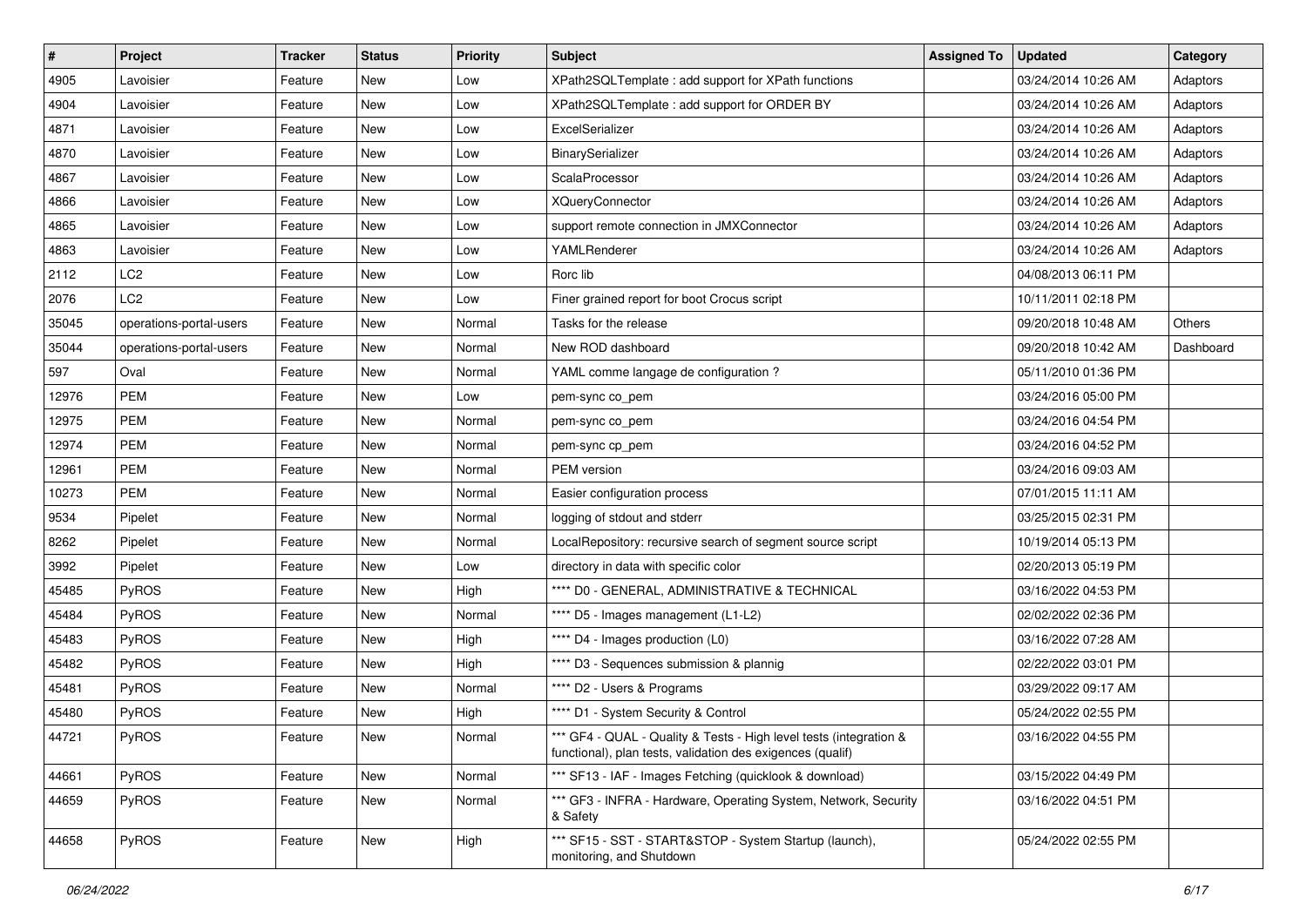| #     | Project                 | Tracker | <b>Status</b> | <b>Priority</b> | <b>Subject</b>                                                                                                                        | <b>Assigned To</b> | <b>Updated</b>      | Category  |
|-------|-------------------------|---------|---------------|-----------------|---------------------------------------------------------------------------------------------------------------------------------------|--------------------|---------------------|-----------|
| 44584 | PyROS                   | Feature | New           | Normal          | *** SF10 - CAL - Calibration (Dark/Bias/Flat)                                                                                         |                    | 03/15/2022 04:48 PM |           |
| 44172 | PyROS                   | Feature | New           | High            | *** SF14 - OCF - Observatory Unit & Site Configuration                                                                                |                    | 01/29/2022 01:24 AM |           |
| 44165 | <b>PyROS</b>            | Feature | New           | Normal          | *** SF16 - DSH - General monitoring : Dashboard (website)                                                                             |                    | 03/15/2022 11:26 PM |           |
| 44164 | PyROS                   | Feature | New           | Normal          | *** SF12 - IAN - Images Analysis (Triton)                                                                                             |                    | 03/15/2022 04:48 PM |           |
| 44163 | PyROS                   | Feature | New           | Normal          | *** SF09 - CMC - Command Control - Telescope & Instruments<br>Control & Monitoring (DeviceController, AgentDevice)                    |                    | 03/16/2022 07:28 AM |           |
| 44162 | PyROS                   | Feature | <b>New</b>    | High            | *** SF08 - EXE (SOX) - Observation Sequence (SO) eXecution                                                                            |                    | 03/15/2022 04:46 PM |           |
| 44161 | PyROS                   | Feature | New           | High            | *** SF04 - SPV - System Coordination & Supervision : Majordome<br>(Conducting) (head)                                                 |                    | 03/15/2022 04:45 PM |           |
| 44160 | PyROS                   | Feature | New           | Normal          | *** SF07 - PLN - Observation Sequences Planning & Scheduling                                                                          |                    | 03/15/2022 04:46 PM |           |
| 44159 | <b>PyROS</b>            | Feature | New           | Normal          | *** SF03 - ENV - Environment Monitoring (int/ext, observatory &<br>weather)                                                           |                    | 05/05/2022 09:54 AM |           |
| 44158 | PyROS                   | Feature | <b>New</b>    | Normal          | *** SF06 - ALR - Alerts Management                                                                                                    |                    | 03/15/2022 04:46 PM |           |
| 44154 | <b>PyROS</b>            | Feature | In progress   | Normal          | *** SF02 - SCP - Scientific Programs Management                                                                                       |                    | 03/29/2022 09:17 AM |           |
| 44151 | PyROS                   | Feature | New           | High            | *** GF1 - PROJ - Project management, documentation, formation<br>des utilisateurs, interfaces, plan de justification de la définition |                    | 01/31/2022 11:32 AM |           |
| 44150 | PyROS                   | Feature | In progress   | Normal          | *** SF01 - USR - Users, Roles, and Authorizations Management                                                                          |                    | 03/29/2022 09:14 AM |           |
| 44148 | PyROS                   | Feature | New           | High            | *** GF2 - INST - Config, Install, udpate, deploy (IRAP, CNES,<br>TAROT)                                                               |                    | 03/16/2022 07:27 AM |           |
| 93    | RIsngCons               | Feature | New           | Low             | Touche pour forcer le renouvellement de cache                                                                                         |                    | 03/31/2009 10:16 AM |           |
| 87    | RIsngCons               | Feature | New           | Low             | Limiter la taille du cache                                                                                                            |                    | 03/30/2009 03:32 PM |           |
| 86    | <b>RIsngCons</b>        | Feature | New           | Low             | Tris dynamiques                                                                                                                       |                    | 03/30/2009 03:31 PM |           |
| 8645  | ROD-DASHBOARD           | Feature | In progress   | Normal          | ROD dashboard: only verify when closing ticket                                                                                        |                    | 04/21/2021 12:52 PM | Dashboard |
| 202   | Smurf                   | Feature | New           | Low             | Smurf::DB::Getopt add fping to smelect                                                                                                |                    | 10/21/2009 04:46 PM |           |
| 959   | SphereLib               | Feature | New           | Low             | intégrer ginp                                                                                                                         |                    | 10/06/2010 11:30 AM |           |
| 890   | SphereLib               | Feature | <b>New</b>    | Low             | spline with order $!= 3$                                                                                                              |                    | 09/06/2010 03:08 PM |           |
| 755   | SphereLib               | Feature | New           | Normal          | Parallélisation de cat2mask                                                                                                           |                    | 06/14/2010 04:34 PM |           |
| 754   | SphereLib               | Feature | New           | Normal          | Parallélisation de la routine apodize mask                                                                                            |                    | 06/14/2010 04:33 PM |           |
| 7486  | <b>Topology Manager</b> | Feature | New           | Normal          | Modification of information                                                                                                           |                    | 06/19/2014 02:41 PM | GUI       |
| 7483  | Topology Manager        | Feature | New           | Normal          | Protect modification                                                                                                                  |                    | 06/19/2014 02:27 PM | GUI       |
| 7037  | <b>Topology Manager</b> | Feature | New           | Normal          | Configuration file for TM                                                                                                             |                    | 04/30/2014 03:11 PM |           |
| 5757  | <b>Topology Manager</b> | Feature | New           | Low             | Topology manager- error detection in mezzanine                                                                                        |                    | 01/07/2014 01:29 PM |           |
| 5729  | Topology Manager        | Feature | New           | Low             | Title in firefox                                                                                                                      |                    | 01/03/2014 06:58 PM |           |
| 5726  | <b>Topology Manager</b> | Feature | New           | Normal          | Display                                                                                                                               |                    | 01/06/2014 09:21 AM |           |
| 37409 | TReqS                   | Feature | New           | Normal          | Statistiques sur les queues dans les logs                                                                                             |                    | 04/11/2019 01:40 PM |           |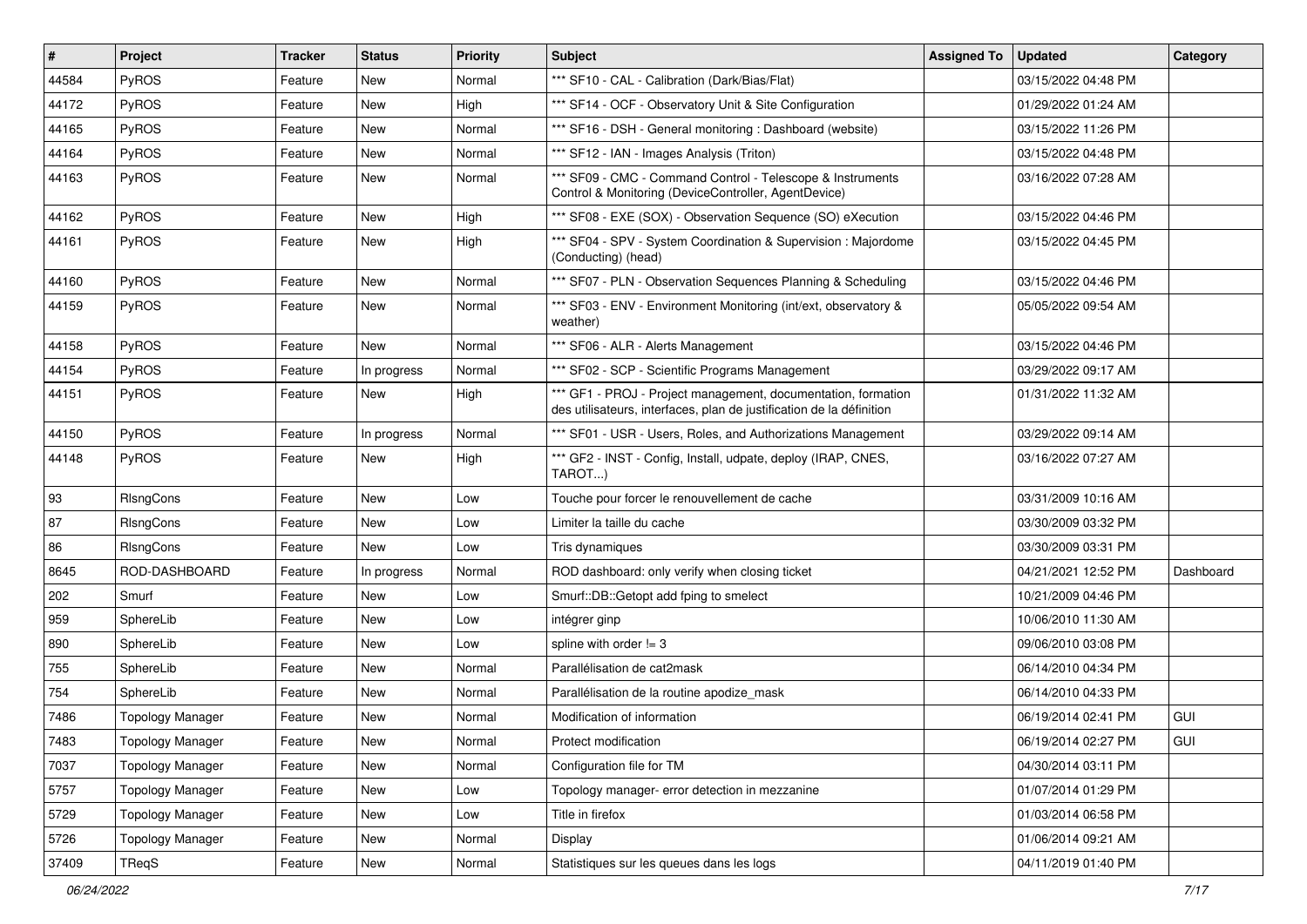| $\vert$ # | Project                 | Tracker | <b>Status</b> | Priority | <b>Subject</b>                                             | <b>Assigned To</b> | <b>Updated</b>      | Category        |
|-----------|-------------------------|---------|---------------|----------|------------------------------------------------------------|--------------------|---------------------|-----------------|
| 520       | TReqS                   | Feature | New           | Normal   | Communication entre Serveur et Client sans Base de données |                    | 03/24/2015 04:37 PM |                 |
| 517       | <b>TRegS</b>            | Feature | New           | Normal   | Outils d'administation pour Tregs                          |                    | 03/24/2015 04:29 PM |                 |
| 516       | TReqS                   | Feature | New           | Normal   | Désactiver des queues                                      |                    | 03/24/2015 04:24 PM |                 |
| 500       | TReqS                   | Feature | New           | Low      | Injecter les information d'opération vers COLLOS           |                    | 03/24/2015 04:29 PM |                 |
| 425       | TReqS                   | Feature | New           | Low      | Durée de vie des métadata                                  |                    | 03/24/2015 04:30 PM |                 |
| 423       | TReqS                   | Feature | New           | High     | Écrire une toolbox pour administration                     |                    | 03/24/2015 04:40 PM |                 |
| 416       | <b>TRegS</b>            | Feature | In progress   | Normal   | État drainé pour TReqS                                     |                    | 03/24/2015 04:04 PM |                 |
| 388       | TReqS                   | Feature | New           | High     | Possibilités d'interactions avec le serveur TReqS          |                    | 03/24/2015 04:06 PM |                 |
| 5739      | <b>AGATA DAQ</b>        | Support | New           | Low      | visu1 out                                                  |                    | 01/04/2014 01:46 PM |                 |
| 16628     | CC-IN2P3                | Support | New           | Normal   | Sèche cheveux dans le vestiaire                            |                    | 01/12/2017 02:37 PM |                 |
| 10065     | <b>CLASS</b>            | Support | New           | Normal   | Multi-Threading in CLASS                                   |                    | 06/05/2015 11:30 AM |                 |
| 36236     | IN2P3-Forge             | Support | New           | High     | Synchronisation demandée pour un serveur Mercurial         |                    | 04/13/2021 09:07 AM |                 |
| 35994     | IN2P3-Forge             | Support | New           | Normal   | Synchronisation demandée pour un serveur Mercurial         |                    | 01/11/2019 03:10 PM |                 |
| 9491      | JEM-EUSO                | Support | New           | Normal   | I need to access also to AWG Euso balloon documents        |                    | 03/18/2015 03:36 PM |                 |
| 7041      | <b>Topology Manager</b> | Support | New           | Normal   | Sub repositories                                           |                    | 04/30/2014 03:52 PM |                 |
| 11522     | <b>CLASS</b>            | Task    | New           | Normal   | Separate the separation plant from the fabrication plant   |                    | 12/16/2015 10:22 AM |                 |
| 3851      | <b>ENX</b>              | Task    | New           | Low      | [named register] Tagging new print                         |                    | 01/22/2013 05:04 PM | <b>ENX Core</b> |
| 3833      | <b>ENX</b>              | Task    | New           | Low      | [named register] Modifying MD and MM command type          |                    | 01/17/2013 06:06 PM | <b>ENX Core</b> |
| 3832      | <b>ENX</b>              | Task    | New           | Low      | [named register] New control                               |                    | 01/17/2013 06:04 PM | <b>ENX Core</b> |
| 51461     | <b>GRAND</b>            | Task    | New           | Normal   | WP 4.4: pipeline simulation                                |                    | 06/24/2022 03:13 PM | soft simu       |
| 51444     | <b>GRAND</b>            | Task    | New           | Normal   | WP 3.5: infra documentation                                |                    | 06/24/2022 01:50 PM | infra soft      |
| 51442     | <b>GRAND</b>            | Task    | New           | Normal   | WP 4.3: workflow and scheduler                             |                    | 06/24/2022 03:03 PM | infra soft      |
| 49944     | <b>GRAND</b>            | Task    | New           | Normal   | WP 10.3: data analysis                                     |                    | 03/18/2022 04:45 PM |                 |
| 49943     | <b>GRAND</b>            | Task    | New           | Normal   | WP 10.2: data taking                                       |                    | 03/18/2022 04:45 PM |                 |
| 49942     | <b>GRAND</b>            | Task    | New           | Normal   | WP 10.1: deployment                                        |                    | 03/18/2022 04:45 PM |                 |
| 49941     | <b>GRAND</b>            | Task    | New           | Normal   | WP 10: GP 300 setup                                        |                    | 03/18/2022 04:45 PM |                 |
| 49940     | <b>GRAND</b>            | Task    | New           | Normal   | WP 9.5: data analysis                                      |                    | 03/18/2022 03:35 PM |                 |
| 49939     | GRAND                   | Task    | New           | Normal   | WP 9.4: data taking                                        |                    | 06/23/2022 08:19 PM |                 |
| 49938     | <b>GRAND</b>            | Task    | New           | Normal   | WP 9.3: deployment commissioning                           |                    | 03/18/2022 03:27 PM |                 |
| 49937     | <b>GRAND</b>            | Task    | New           | Normal   | WP 9.2: production detector adaptation                     |                    | 03/18/2022 03:32 PM |                 |
| 49936     | GRAND                   | Task    | New           | Normal   | WP 9.1: detector design adaptation                         |                    | 03/21/2022 03:18 PM |                 |
| 49935     | GRAND                   | Task    | New           | Normal   | WP 9: Nançay setup                                         |                    | 03/18/2022 12:20 AM |                 |
| 49934     | GRAND                   | Task    | New           | Normal   | WP 8.3: trigger evaluation                                 |                    | 03/21/2022 10:28 AM |                 |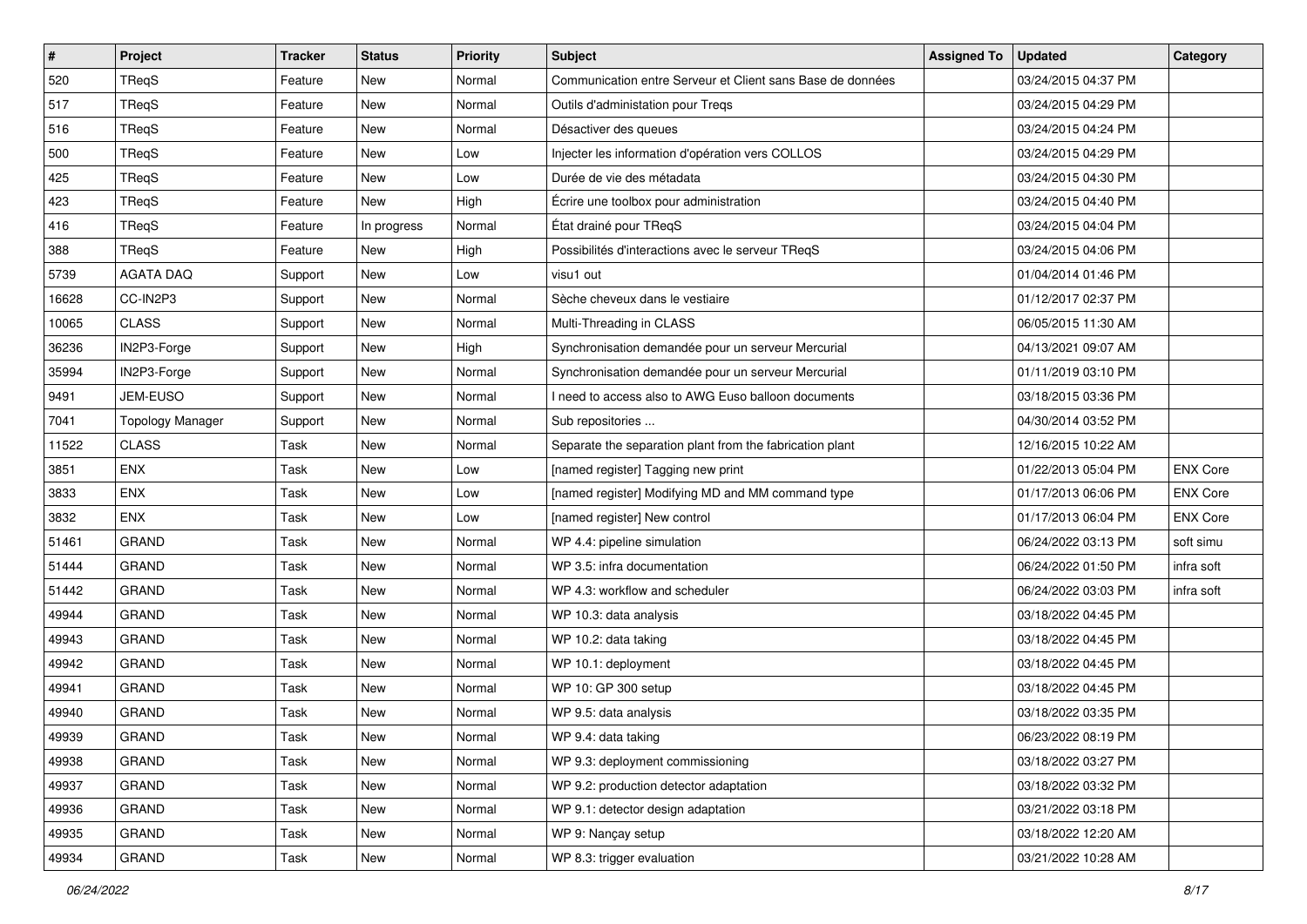| $\sharp$ | Project      | <b>Tracker</b> | <b>Status</b> | <b>Priority</b> | <b>Subject</b>                                         | <b>Assigned To</b> | <b>Updated</b>      | Category |
|----------|--------------|----------------|---------------|-----------------|--------------------------------------------------------|--------------------|---------------------|----------|
| 49933    | <b>GRAND</b> | Task           | New           | Normal          | WP 8.2: final reconstruction                           |                    | 03/18/2022 04:39 PM |          |
| 49932    | GRAND        | Task           | New           | Normal          | WP 8.1: SLT info definition                            |                    | 03/18/2022 04:39 PM |          |
| 49931    | <b>GRAND</b> | Task           | New           | Normal          | WP 8: data reconstruction study                        |                    | 03/21/2022 10:28 AM |          |
| 49930    | <b>GRAND</b> | Task           | New           | Normal          | WP 7: second level trigger (SLT)                       |                    | 03/21/2022 10:28 AM |          |
| 49929    | <b>GRAND</b> | Task           | New           | Normal          | WP 6.4: frontend implementation                        |                    | 04/14/2022 02:24 PM |          |
| 49928    | <b>GRAND</b> | Task           | New           | Normal          | WP 6.3: testbench                                      |                    | 06/24/2022 12:58 PM |          |
| 49927    | GRAND        | Task           | New           | Normal          | WP 6.2: analytical method                              |                    | 06/24/2022 12:41 PM |          |
| 49926    | <b>GRAND</b> | Task           | New           | Normal          | WP 6.1: neuronal network method                        |                    | 03/21/2022 01:40 PM |          |
| 49925    | <b>GRAND</b> | Task           | New           | Normal          | WP 6: first level trigger (FLT)                        |                    | 03/21/2022 10:28 AM |          |
| 49924    | <b>GRAND</b> | Task           | New           | Normal          | WP 5.2: noise event selection                          |                    | 03/18/2022 05:13 PM |          |
| 49923    | GRAND        | Task           | New           | Normal          | WP 5.5: EAS selection                                  |                    | 03/18/2022 05:13 PM |          |
| 49922    | GRAND        | Task           | New           | Normal          | WP 5.4: reconstruction                                 |                    | 03/18/2022 05:13 PM |          |
| 49921    | <b>GRAND</b> | Task           | New           | Normal          | WP 5.3: calibration                                    |                    | 03/18/2022 05:13 PM |          |
| 49919    | GRAND        | Task           | New           | Normal          | WP 5.1: data taking                                    |                    | 03/18/2022 05:13 PM |          |
| 49918    | GRAND        | Task           | New           | Normal          | WP 5: GP 13/100 experimental DB analysis               |                    | 03/18/2022 05:13 PM |          |
| 49917    | GRAND        | Task           | New           | Normal          | WP 4.2: validation                                     |                    | 03/18/2022 03:08 PM |          |
| 49916    | <b>GRAND</b> | Task           | New           | Normal          | WP 4.1: production, storing & management               |                    | 03/18/2022 03:06 PM |          |
| 49915    | <b>GRAND</b> | Task           | New           | Normal          | WP 4: Creating GRAND simulation                        |                    | 03/18/2022 12:20 AM |          |
| 49914    | <b>GRAND</b> | Task           | New           | Normal          | WP 3.4: code distribution, software env.               |                    | 06/24/2022 01:41 PM |          |
| 49912    | GRAND        | Task           | New           | Normal          | WP 3.3: manage software infra : CI, quality, DB engine |                    | 03/18/2022 03:03 PM |          |
| 49911    | <b>GRAND</b> | Task           | New           | Normal          | WP 3.2: calibration monotoring DB                      |                    | 03/18/2022 05:13 PM |          |
| 49910    | <b>GRAND</b> | Task           | New           | Normal          | WP 3.1: manage data event DB                           |                    | 06/24/2022 01:55 PM |          |
| 49909    | <b>GRAND</b> | Task           | New           | Normal          | WP 3: software infra and database                      |                    | 06/24/2022 01:48 PM |          |
| 49906    | <b>GRAND</b> | Task           | New           | Normal          | WP 1.1: finance                                        |                    | 03/18/2022 05:13 PM |          |
| 49905    | <b>GRAND</b> | Task           | New           | Normal          | WP 1: GRAND management                                 |                    | 03/18/2022 05:13 PM |          |
| 49904    | <b>GRAND</b> | Task           | New           | Normal          | WP 2.9: detector monotoring                            |                    | 03/18/2022 05:13 PM |          |
| 49903    | <b>GRAND</b> | Task           | New           | Normal          | WP 2.8: detector calibration                           |                    | 03/18/2022 05:13 PM |          |
| 49901    | GRAND        | Task           | New           | Normal          | WP 2.6: common tools                                   |                    | 03/18/2022 05:13 PM |          |
| 49900    | GRAND        | Task           | New           | Normal          | WP 2.5: reconstruction method                          |                    | 03/18/2022 02:57 PM |          |
| 49899    | <b>GRAND</b> | Task           | New           | Normal          | WP 2.4: antenna network simulation                     |                    | 06/24/2022 02:48 PM |          |
| 49898    | <b>GRAND</b> | Task           | New           | Normal          | WP 2.3: unit detector modeling and coding              |                    | 06/24/2022 02:11 PM |          |
| 49897    | GRAND        | Task           | New           | Normal          | WP 2.2: input output format fie                        |                    | 03/18/2022 12:22 AM |          |
| 49896    | GRAND        | Task           | New           | Normal          | WP 2.1: software architecture and optimization         |                    | 03/18/2022 05:13 PM |          |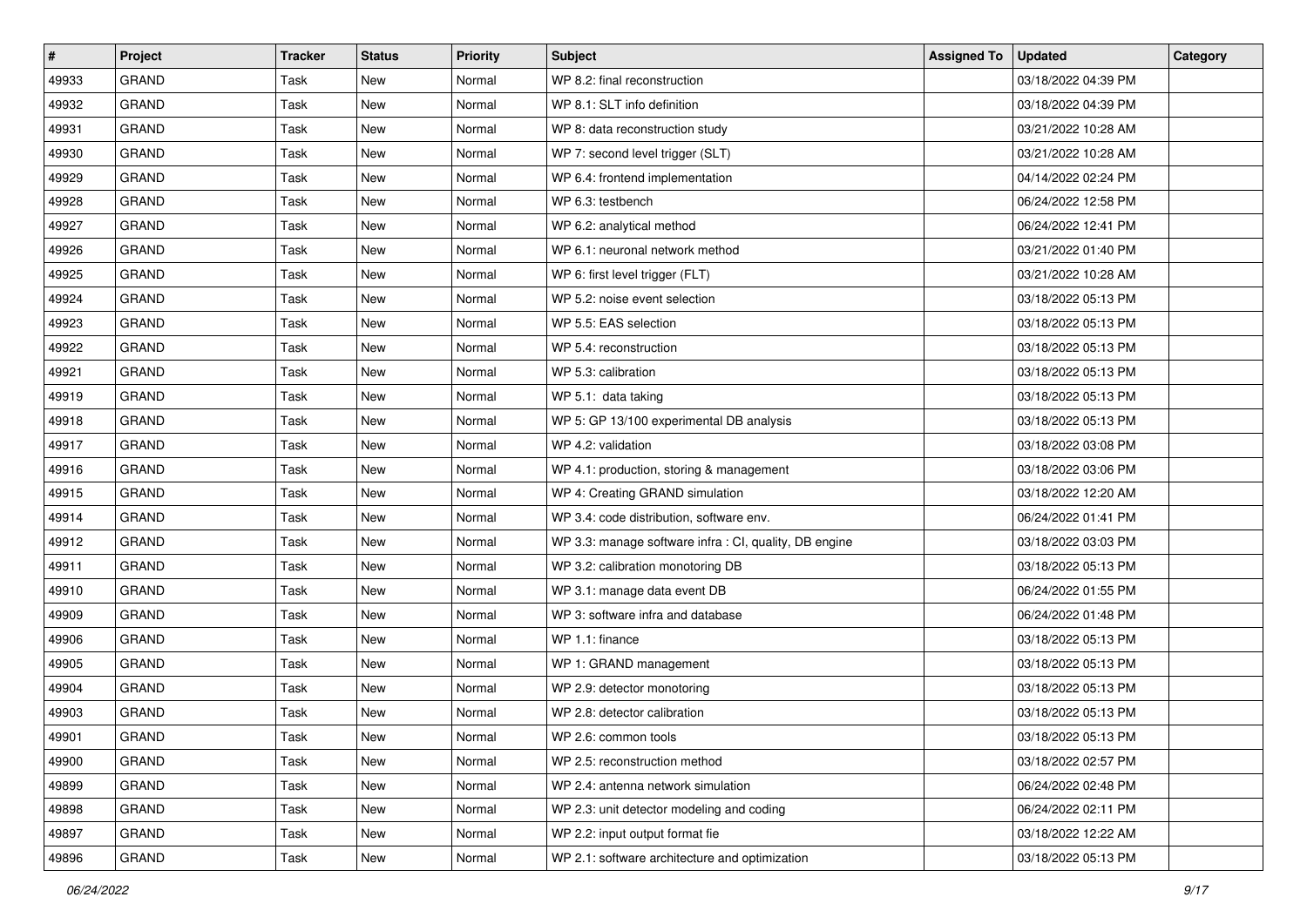| $\sharp$ | Project       | <b>Tracker</b> | <b>Status</b> | <b>Priority</b> | <b>Subject</b>                                                                     | <b>Assigned To</b> | <b>Updated</b>      | Category |
|----------|---------------|----------------|---------------|-----------------|------------------------------------------------------------------------------------|--------------------|---------------------|----------|
| 49895    | <b>GRAND</b>  | Task           | New           | Normal          | WP 2: GRANDLIB modelization and software                                           |                    | 06/24/2022 02:48 PM |          |
| 9528     | <b>IGOSat</b> | Task           | New           | Normal          | phases projet                                                                      |                    | 03/24/2015 03:58 PM |          |
| 9527     | <b>IGOSat</b> | Task           | New           | Normal          | (SAE / ODB) Réalisation de cartes électroniques pour le satellite<br>IGOSat        |                    | 03/24/2015 03:52 PM |          |
| 9526     | <b>IGOSat</b> | Task           | New           | Normal          | (SCI) Electronique d'acquisition de l'instrument Scintillateur                     |                    | 03/24/2015 03:50 PM |          |
| 9525     | <b>IGOSat</b> | Task           | New           | Normal          | (ODB / SCAO) Conception de la SCAO / Interfaçage avec l'ODB                        |                    | 03/27/2015 10:11 AM |          |
| 9524     | <b>IGOSat</b> | Task           | New           | Normal          | (ODB) Logiciel de Vol                                                              |                    | 03/24/2015 03:41 PM |          |
| 9151     | <b>IGOSat</b> | Task           | New           | Normal          | (ODB) Code de simulation fonctionelle                                              |                    | 02/18/2015 05:13 PM |          |
| 9137     | <b>IGOSat</b> | Task           | New           | Normal          | (PRO) Phase C                                                                      |                    | 03/24/2015 03:58 PM |          |
| 9136     | <b>IGOSat</b> | Task           | New           | Normal          | (PRO) Phase B                                                                      |                    | 03/24/2015 03:58 PM |          |
| 9116     | <b>IGOSat</b> | Task           | Assigned      | Normal          | (STM) Conception mécanique                                                         |                    | 02/11/2015 03:43 PM |          |
| 9115     | <b>IGOSat</b> | Task           | Assigned      | Normal          | (SCI) Banc de test du scintillateur, simulations et estimation de la<br>dose reçue |                    | 02/11/2015 03:41 PM |          |
| 9111     | <b>IGOSat</b> | Task           | Assigned      | Normal          | (TEL) Mise en oeuvre de la carte de télécommunication                              |                    | 03/24/2015 03:36 PM |          |
| 9109     | <b>IGOSat</b> | Task           | Assigned      | Normal          | (SYS) Ingénierie système                                                           |                    | 02/11/2015 02:05 PM |          |
| 9108     | <b>IGOSat</b> | Task           | Assigned      | Normal          | (SCA) Modélisation de la boucle de contrôle SCAO                                   |                    | 02/11/2015 02:00 PM |          |
| 9103     | <b>IGOSat</b> | Task           | Assigned      | Normal          | (SCI) Banc de test du scintillateur                                                |                    | 02/10/2015 06:48 PM |          |
| 9102     | <b>IGOSat</b> | Task           | Assigned      | Normal          | (SOL) Conception de la station sol                                                 |                    | 02/10/2015 06:48 PM |          |
| 9101     | <b>IGOSat</b> | Task           | Assigned      | Normal          | (STM) Réalisation d'un modèle structurel et thermique                              |                    | 02/10/2015 06:48 PM |          |
| 9100     | <b>IGOSat</b> | Task           | Assigned      | Normal          | (SAE) Réalisation d'un banc de test du système d'alimentation<br>électrique        |                    | 02/10/2015 06:48 PM |          |
| 9099     | <b>IGOSat</b> | Task           | In progress   | Normal          | (PRO) Phase A                                                                      |                    | 03/24/2015 03:58 PM |          |
| 9098     | <b>IGOSat</b> | Task           | Assigned      | Normal          | (SCA) Capteurs d'attitude et Banc de Contrôle                                      |                    | 02/11/2015 01:57 PM |          |
| 48223    | LabInvent     | Task           | New           | Normal          | instance perso (docker)                                                            |                    | 12/13/2021 11:08 AM |          |
| 48222    | LabInvent     | Task           | New           | Normal          | (NEW func) Gérer Suivi d'un User                                                   |                    | 12/13/2021 10:39 AM |          |
| 48005    | LabInvent     | Task           | New           | Normal          | <b>Bugfix toutes les Deprecated Errors</b>                                         |                    | 12/06/2021 02:37 PM |          |
| 47966    | LabInvent     | Task           | New           | Normal          | Ajouter test Commande (avec devis joint)                                           |                    | 11/30/2021 04:17 PM |          |
| 47962    | LabInvent     | Task           | New           | Urgent          | (IRAP only) re-install inventirap avec php7                                        |                    | 11/30/2021 03:17 PM |          |
| 47960    | LabInvent     | Task           | New           | Immediate       | <b>CHAMPS</b>                                                                      |                    | 01/19/2022 03:51 PM |          |
| 47959    | LabInvent     | Task           | New           | Normal          | *** F - ENTITY - Fournisseurs                                                      |                    | 11/30/2021 12:57 PM |          |
| 47958    | LabInvent     | Task           | New           | Normal          | delete (generic)                                                                   |                    | 11/30/2021 12:47 PM |          |
| 47954    | LabInvent     | Task           | New           | Normal          | 1 - CREATED                                                                        |                    | 11/30/2021 01:27 PM |          |
| 47953    | LabInvent     | Task           | New           | Normal          | 2a - TOBEORDERED (optionnel)                                                       |                    | 11/30/2021 01:27 PM |          |
| 47952    | LabInvent     | Task           | New           | High            | Ecran d'accueil à restructurer                                                     |                    | 11/30/2021 03:43 PM |          |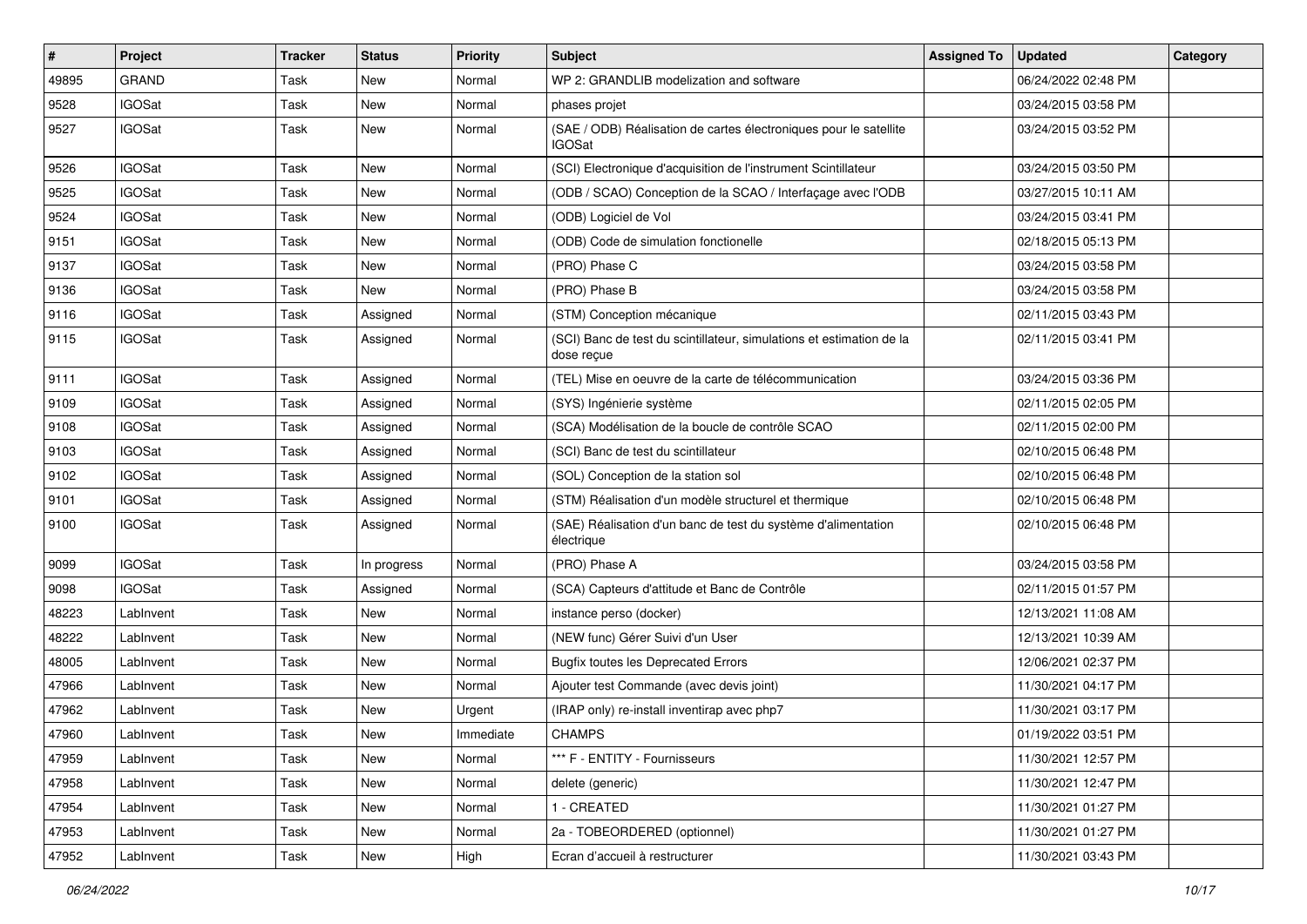| $\vert$ # | Project   | <b>Tracker</b> | <b>Status</b> | <b>Priority</b> | Subject                                                                                   | <b>Assigned To</b> | <b>Updated</b>      | Category |
|-----------|-----------|----------------|---------------|-----------------|-------------------------------------------------------------------------------------------|--------------------|---------------------|----------|
| 47950     | LabInvent | Task           | New           | Normal          | DB complète à mettre à jour                                                               |                    | 11/30/2021 12:26 PM |          |
| 47947     | LabInvent | Task           | New           | High            | docker only                                                                               |                    | 12/13/2021 11:07 AM |          |
| 47946     | LabInvent | Task           | New           | Normal          | classic only                                                                              |                    | 12/03/2021 09:50 AM |          |
| 47945     | LabInvent | Task           | New           | Normal          | ALL                                                                                       |                    | 11/30/2021 12:23 PM |          |
| 47942     | LabInvent | Task           | New           | High            | index (generic)                                                                           |                    | 11/30/2021 03:48 PM |          |
| 47937     | LabInvent | Task           | New           | High            | Read (index & view) (generic ?)                                                           |                    | 11/30/2021 03:48 PM |          |
| 47936     | LabInvent | Task           | New           | High            | 3-4 - TBO & ARCHIVED                                                                      |                    | 11/30/2021 03:43 PM |          |
| 47935     | LabInvent | Task           | New           | Normal          | 2b - VALIDATED                                                                            |                    | 11/30/2021 01:27 PM |          |
| 47934     | LabInvent | Task           | New           | High            | LIFECYCLE (Status) : CREATED => (TBO) => VALIDATED =><br>TBA => ARCHIVED                  |                    | 11/30/2021 03:43 PM |          |
| 47930     | LabInvent | Task           | New           | Normal          | *** F - ENTITY - QrCode                                                                   |                    | 11/30/2021 01:26 PM |          |
| 47927     | LabInvent | Task           | New           | High            | A gérer via fichier conf YAML                                                             |                    | 11/30/2021 03:47 PM |          |
| 47926     | LabInvent | Task           | New           | High            | Instance DEMO docker - à installer sur hyp2 puis sur VM pweb3                             |                    | 12/13/2021 11:07 AM |          |
| 47925     | LabInvent | Task           | New           | Normal          | (après cakephp v4) Passer à Php 8                                                         |                    | 11/30/2021 11:48 AM |          |
| 47924     | LabInvent | Task           | New           | Normal          | (après 3.9) Passer à v4                                                                   |                    | 11/30/2021 11:48 AM |          |
| 47922     | LabInvent | Task           | New           | Immediate       | Passer directement à v3.LAST (3.10.1)                                                     |                    | 12/02/2021 04:45 PM |          |
| 47914     | LabInvent | Task           | New           | High            | index (generic)                                                                           |                    | 11/30/2021 03:50 PM |          |
| 47913     | LabInvent | Task           | New           | Normal          | ROLES (profils)                                                                           |                    | 11/30/2021 01:39 PM |          |
| 47912     | LabInvent | Task           | New           | High            | (VUE) Elements et Helper                                                                  |                    | 11/30/2021 03:51 PM |          |
| 47911     | LabInvent | Task           | New           | Normal          | Create/Update (add_edit generic)                                                          |                    | 11/30/2021 11:04 AM |          |
| 47907     | LabInvent | Task           | New           | Normal          | *** F - Config YAML (champs materiels) : champs obligatoires,<br>recommandés, ou readonly |                    | 11/30/2021 01:25 PM |          |
| 47906     | LabInvent | Task           | New           | Urgent          | Champs virtuels                                                                           |                    | 11/30/2021 03:50 PM |          |
| 47905     | LabInvent | Task           | New           | Urgent          | Read (index & view) (generic)                                                             |                    | 12/01/2021 11:21 AM |          |
| 47903     | LabInvent | Task           | <b>New</b>    | Urgent          | Rappels automatiques pour les suivis récurrents (périodiques)                             |                    | 12/01/2021 11:17 AM |          |
| 47901     | LabInvent | Task           | New           | Urgent          | Read (view & index)                                                                       |                    | 12/01/2021 11:17 AM |          |
| 47899     | LabInvent | Task           | New           | Urgent          | view (generic)                                                                            |                    | 12/01/2021 11:21 AM |          |
| 47897     | LabInvent | Task           | New           | High            | *** F - Stats (Users)                                                                     |                    | 11/30/2021 03:48 PM |          |
| 47893     | LabInvent | Task           | New           | Normal          | Views                                                                                     |                    | 11/30/2021 01:21 PM |          |
| 47890     | LabInvent | Task           | New           | High            | Commander (demande achat)                                                                 |                    | 01/19/2022 03:48 PM |          |
| 47889     | LabInvent | Task           | New           | Normal          | Changer statut - setStatusTo*()                                                           |                    | 11/30/2021 01:19 PM |          |
| 47886     | LabInvent | Task           | New           | Urgent          | Notifications                                                                             |                    | 11/30/2021 03:45 PM |          |
| 47885     | LabInvent | Task           | New           | Normal          | filtrage (voir formulaire index)                                                          |                    | 11/30/2021 01:30 PM |          |
| 47884     | LabInvent | Task           | New           | High            | partitionnement par Site (besoin IP2I/LMA)                                                |                    | 11/30/2021 03:43 PM |          |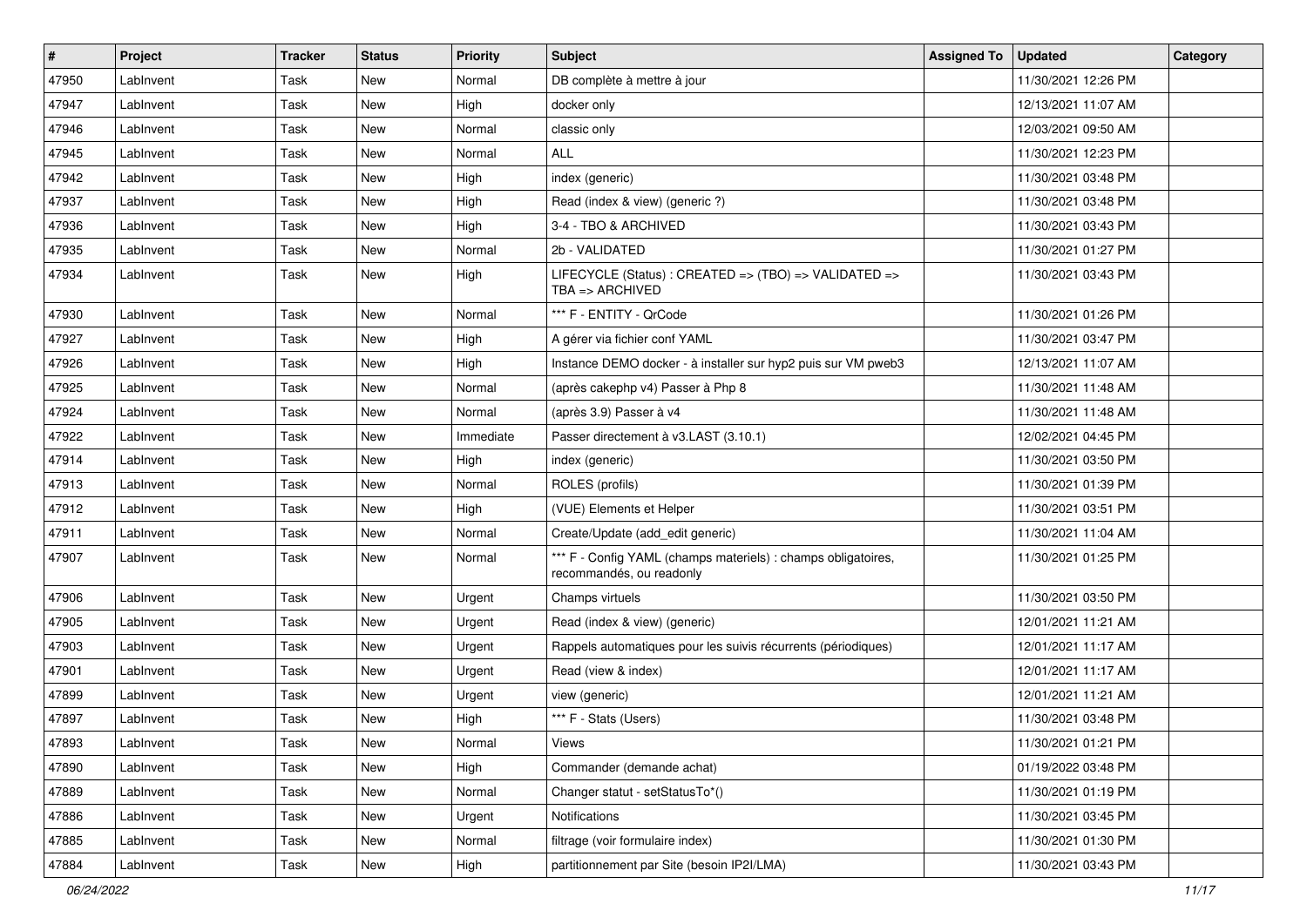| $\vert$ # | Project   | <b>Tracker</b> | <b>Status</b> | <b>Priority</b> | <b>Subject</b>                                                                           | <b>Assigned To</b> | <b>Updated</b>      | Category |
|-----------|-----------|----------------|---------------|-----------------|------------------------------------------------------------------------------------------|--------------------|---------------------|----------|
| 47883     | LabInvent | Task           | New           | Normal          | formulaire de recherche multi-critères                                                   |                    | 11/30/2021 01:30 PM |          |
| 47882     | LabInvent | Task           | <b>New</b>    | High            | Delete - delete                                                                          |                    | 11/30/2021 03:42 PM |          |
| 47881     | LabInvent | Task           | <b>New</b>    | High            | Read - view                                                                              |                    | 11/30/2021 03:42 PM |          |
| 47880     | LabInvent | Task           | New           | Normal          | Read - index                                                                             |                    | 11/30/2021 01:16 PM |          |
| 47879     | LabInvent | Task           | <b>New</b>    | High            | Create/Update - add_edit                                                                 |                    | 11/30/2021 03:42 PM |          |
| 47878     | LabInvent | Task           | New           | High            | Autres                                                                                   |                    | 11/30/2021 03:44 PM |          |
| 47877     | LabInvent | Task           | New           | High            | find (search)                                                                            |                    | 11/30/2021 03:43 PM |          |
| 47876     | LabInvent | Task           | New           | High            | CRUD                                                                                     |                    | 11/30/2021 03:42 PM |          |
| 47874     | LabInvent | Task           | New           | Urgent          | <b>Stats</b>                                                                             |                    | 11/30/2021 03:44 PM |          |
| 47873     | LabInvent | Task           | <b>New</b>    | Normal          | Model (Entity & Table)                                                                   |                    | 12/01/2021 09:37 AM |          |
| 47872     | LabInvent | Task           | New           | High            | Actions & Vues                                                                           |                    | 11/30/2021 03:42 PM |          |
| 47871     | LabInvent | Task           | <b>New</b>    | Normal          | Autorisations                                                                            |                    | 11/30/2021 01:29 PM |          |
| 47870     | LabInvent | Task           | New           | Normal          | Tests (Materiels)                                                                        |                    | 11/30/2021 03:38 PM |          |
| 47868     | LabInvent | Task           | New           | Normal          | *** F - Super Entité (AppController, AppTable)                                           |                    | 11/30/2021 01:34 PM |          |
| 47867     | LabInvent | Task           | <b>New</b>    | High            | *** F - Autorisations (Users)                                                            |                    | 11/30/2021 03:47 PM |          |
| 3954      | Pipelet   | Task           | New           | Low             | Documentation: Environment cheat sheet                                                   |                    | 02/13/2013 11:00 AM |          |
| 1337      | Pipelet   | Task           | New           | Normal          | logged_subprocess improvement                                                            |                    | 03/08/2011 09:07 PM |          |
| 1336      | Pipelet   | Task           | New           | Low             | Add comments in multiplex                                                                |                    | 02/24/2011 10:17 AM |          |
| 1178      | Pipelet   | Task           | <b>New</b>    | High            | writing mysql and postgre backends                                                       |                    | 02/13/2013 10:49 AM |          |
| 49890     | PyROS     | Task           | New           | Normal          | Global Start & Stop (safe)                                                               |                    | 03/16/2022 04:52 PM |          |
| 49889     | PyROS     | Task           | New           | Normal          | Backup                                                                                   |                    | 03/16/2022 04:49 PM |          |
| 49888     | PyROS     | Task           | New           | Normal          | Firewall                                                                                 |                    | 03/16/2022 04:48 PM |          |
| 49887     | PyROS     | Task           | New           | Normal          | Hardware                                                                                 |                    | 03/16/2022 04:47 PM |          |
| 49886     | PyROS     | Task           | New           | Normal          | System watch (Nagios, )                                                                  |                    | 03/16/2022 04:47 PM |          |
| 49885     | PyROS     | Task           | New           | Normal          | <b>Network</b>                                                                           |                    | 03/16/2022 04:46 PM |          |
| 49878     | PyROS     | Task           | New           | Normal          | SF02-SCP integration - Lancement auto de l'agent de gestion du<br>SP lifecycle           |                    | 03/16/2022 10:37 AM |          |
| 49876     | PyROS     | Task           | New           | Normal          | Guitastro integration                                                                    |                    | 03/16/2022 07:28 AM |          |
| 49875     | PyROS     | Task           | New           | Normal          | (classic) Installation Guitastro & dependencies                                          |                    | 03/16/2022 07:27 AM |          |
| 49874     | PyROS     | Task           | New           | Normal          | (docker) Installation Guitastro & dependencies                                           |                    | 03/16/2022 07:26 AM |          |
| 49872     | PyROS     | Task           | New           | Normal          | Restauration de la config par défaut                                                     |                    | 03/15/2022 11:10 PM |          |
| 49871     | PyROS     | Task           | New           | Normal          | Config par défaut (à définir)                                                            |                    | 03/15/2022 11:11 PM |          |
| 49870     | PyROS     | Task           | New           | Normal          | Config générale : logo, pagination, couleurs, options générales,<br>options par feature, |                    | 03/15/2022 11:11 PM |          |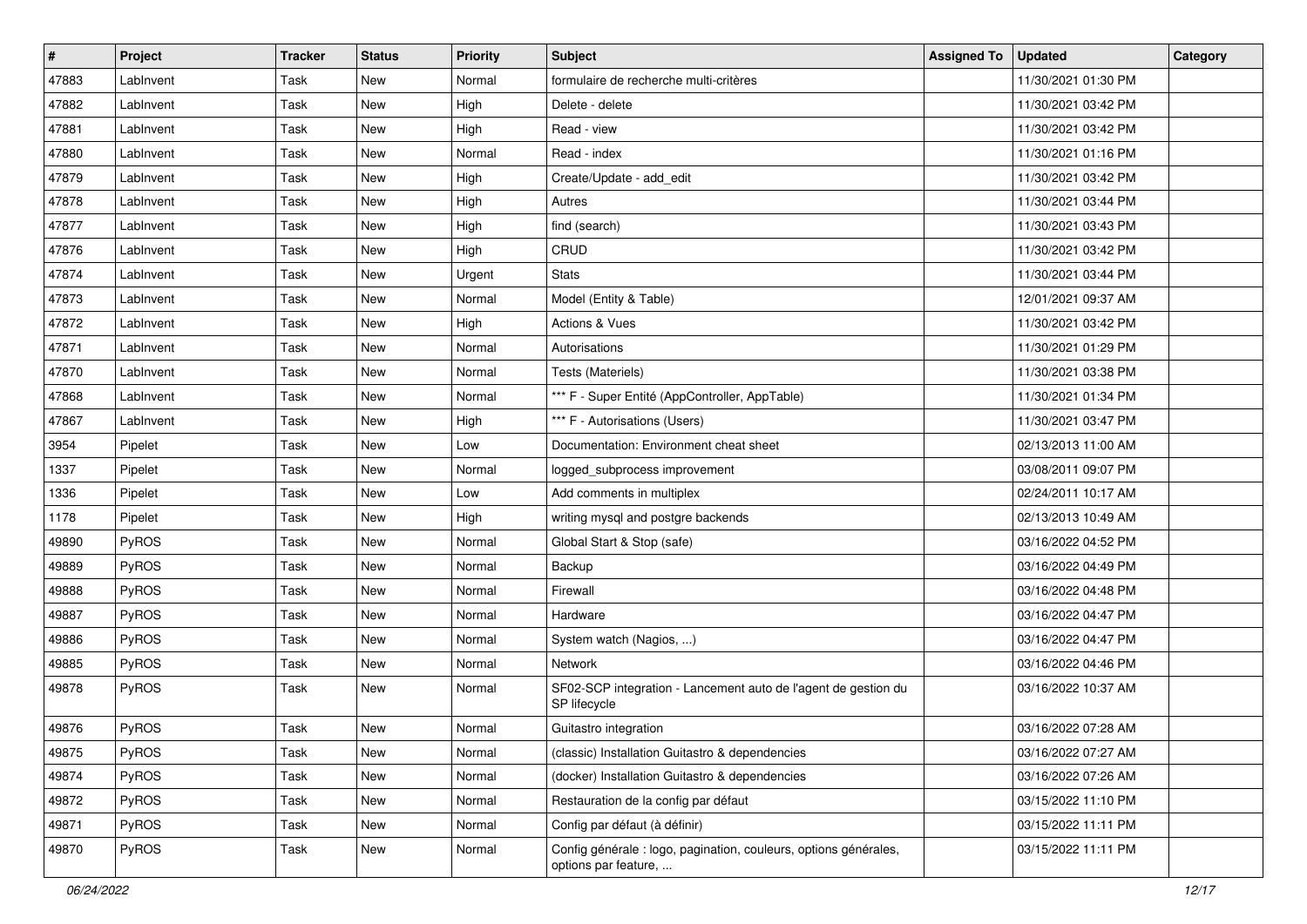| $\vert$ # | Project      | <b>Tracker</b> | <b>Status</b> | <b>Priority</b> | Subject                                                                                                                               | <b>Assigned To</b> | <b>Updated</b>      | Category |
|-----------|--------------|----------------|---------------|-----------------|---------------------------------------------------------------------------------------------------------------------------------------|--------------------|---------------------|----------|
| 49543     | PyROS        | Task           | New           | Normal          | Users View (list & 1)                                                                                                                 |                    | 02/23/2022 06:06 PM |          |
| 49262     | <b>PyROS</b> | Task           | In progress   | Normal          | Sequence Validation                                                                                                                   |                    | 02/03/2022 02:50 PM |          |
| 49253     | PyROS        | Task           | New           | Normal          | READ 1 & list                                                                                                                         |                    | 02/21/2022 03:21 PM |          |
| 49252     | PyROS        | Task           | New           | Normal          | <b>WEB FORM</b>                                                                                                                       |                    | 02/17/2022 01:59 PM |          |
| 49250     | PyROS        | Task           | <b>New</b>    | Normal          | <b>CREATE/UPDATE Sequence</b>                                                                                                         |                    | 02/23/2022 12:02 PM |          |
| 49249     | PyROS        | Task           | In progress   | Normal          | General Menu for this feature                                                                                                         |                    | 02/03/2022 09:39 AM |          |
| 49247     | PyROS        | Task           | <b>New</b>    | Normal          | State diagram (doc)                                                                                                                   |                    | 02/03/2022 09:34 AM |          |
| 49246     | PyROS        | Task           | New           | Normal          | Sequence Lifecycle (status)                                                                                                           |                    | 02/03/2022 09:34 AM |          |
| 49210     | <b>PyROS</b> | Task           | New           | Normal          | <b>CONFIGURATION GENERALE</b>                                                                                                         |                    | 03/15/2022 11:11 PM |          |
| 49157     | PyROS        | Task           | New           | Normal          | Super Super Agent qui surveille l'ensemble des super agents sur<br>chaque noeud (?)                                                   |                    | 01/31/2022 12:12 PM |          |
| 49156     | PyROS        | Task           | New           | Normal          | Super Agent qui démarre et stoppe les autres agents, et surveille<br>leur bonne santé (les relance si besoin) => sur chaque noeud (?) |                    | 01/31/2022 12:12 PM |          |
| 49155     | PyROS        | Task           | New           | Normal          | Architecture décentralisée en plusieurs noeuds (communication<br>via BD)                                                              |                    | 01/31/2022 12:09 PM |          |
| 49152     | PyROS        | Task           | New           | Normal          | RUN/EXEC - Start & Stop software (et Agents)                                                                                          |                    | 05/24/2022 02:55 PM |          |
| 49151     | PyROS        | Task           | New           | Normal          | Script central (pyros.py)                                                                                                             |                    | 01/31/2022 11:36 AM |          |
| 49149     | PyROS        | Task           | New           | High            | SCRIPT RUN (PYROS/pyros.py) (uniquement pour la partie<br>execution)                                                                  |                    | 05/24/2022 02:55 PM |          |
| 49136     | <b>PyROS</b> | Task           | New           | Normal          | GF04-SECU - Logging integration                                                                                                       |                    | 01/29/2022 12:54 AM |          |
| 49135     | PyROS        | Task           | New           | Normal          | SF15-SST integration                                                                                                                  |                    | 01/29/2022 12:48 AM |          |
| 49134     | PyROS        | Task           | New           | Normal          | SF14-OBC integration                                                                                                                  |                    | 01/29/2022 12:52 AM |          |
| 49133     | PyROS        | Task           | <b>New</b>    | Normal          | SF13-IAF integration                                                                                                                  |                    | 01/29/2022 12:47 AM |          |
| 49132     | PyROS        | Task           | New           | Normal          | SF12-IAN integration                                                                                                                  |                    | 01/29/2022 12:48 AM |          |
| 49131     | PyROS        | Task           | New           | Normal          | SF11-IPC integration                                                                                                                  |                    | 01/29/2022 12:46 AM |          |
| 49130     | PyROS        | Task           | New           | Normal          | SF10-CAL integration                                                                                                                  |                    | 01/29/2022 12:46 AM |          |
| 49129     | PyROS        | Task           | New           | Normal          | SF09-CMC integration                                                                                                                  |                    | 01/29/2022 12:46 AM |          |
| 49128     | PyROS        | Task           | New           | Normal          | SF08-EXE integration                                                                                                                  |                    | 01/29/2022 12:45 AM |          |
| 49127     | PyROS        | Task           | New           | Normal          | SF07-PLN integration                                                                                                                  |                    | 01/29/2022 12:45 AM |          |
| 49126     | PyROS        | Task           | New           | Normal          | SF06-ALR integration                                                                                                                  |                    | 01/29/2022 12:45 AM |          |
| 49125     | PyROS        | Task           | New           | Normal          | SF05-SEQ integration                                                                                                                  |                    | 03/15/2022 11:03 PM |          |
| 49124     | PyROS        | Task           | New           | Normal          | SF04-SPV integration                                                                                                                  |                    | 01/29/2022 12:44 AM |          |
| 49123     | PyROS        | Task           | New           | Normal          | SF03-ENV integration                                                                                                                  |                    | 01/29/2022 12:50 AM |          |
| 49122     | PyROS        | Task           | New           | Normal          | SF02-SCP integration                                                                                                                  |                    | 01/29/2022 12:50 AM |          |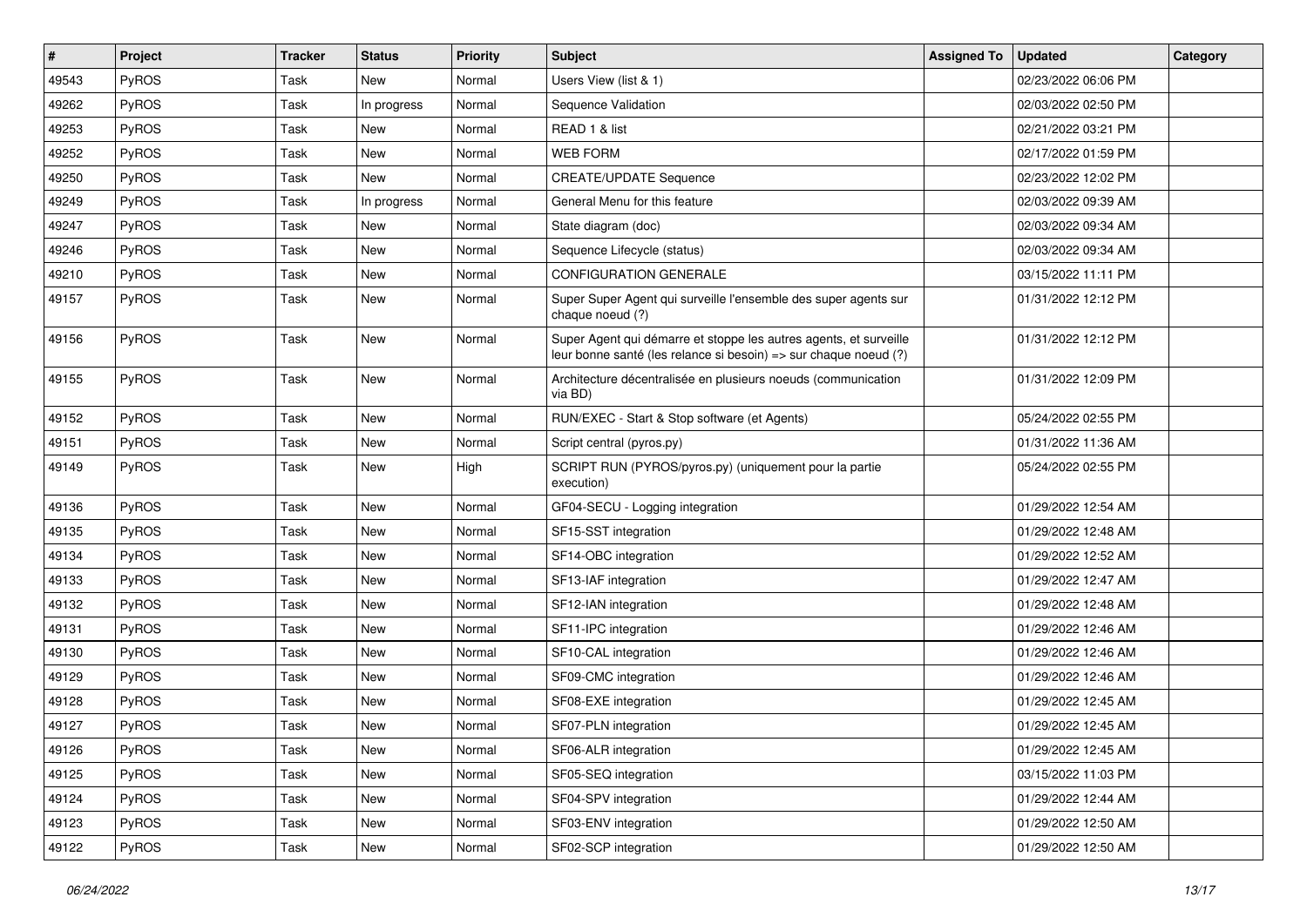| $\vert$ # | Project      | <b>Tracker</b> | <b>Status</b> | <b>Priority</b> | Subject                                                                                          | <b>Assigned To</b> | <b>Updated</b>      | Category |
|-----------|--------------|----------------|---------------|-----------------|--------------------------------------------------------------------------------------------------|--------------------|---------------------|----------|
| 49121     | PyROS        | Task           | New           | Normal          | SF01-USR integration                                                                             |                    | 01/29/2022 12:50 AM |          |
| 49120     | <b>PyROS</b> | Task           | New           | Normal          | General Design (structure, design, responsive, CSS)                                              |                    | 01/29/2022 12:50 AM |          |
| 48307     | <b>PyROS</b> | Task           | New           | Normal          | Send, Receive, and Process Commands (Agent <= > Agent)                                           |                    | 12/14/2021 02:57 PM |          |
| 48290     | PyROS        | Task           | New           | Normal          | Auto mode                                                                                        |                    | 12/14/2021 12:35 PM |          |
| 48289     | PyROS        | Task           | New           | Normal          | Entity (AgentDevice class)                                                                       |                    | 12/14/2021 12:32 PM |          |
| 48288     | PyROS        | Task           | New           | Normal          | Entity (DeviceController class)                                                                  |                    | 12/14/2021 12:31 PM |          |
| 48287     | PyROS        | Task           | New           | Normal          | cRuD (only Read & Delete) - View (& Kill) currently running Agents                               |                    | 12/14/2021 12:26 PM |          |
| 48286     | PyROS        | Task           | New           | Normal          | Lancement auto et gestion des éventuels AgentDevices associés                                    |                    | 12/14/2021 12:22 PM |          |
| 48285     | PyROS        | Task           | New           | Normal          | Lancement auto et gestion du DeviceController associé                                            |                    | 12/14/2021 12:22 PM |          |
| 48284     | PyROS        | Task           | New           | Normal          | Lancement auto et gestion des Components associés (qui sont<br>aussi des DeviceController)       |                    | 12/14/2021 12:20 PM |          |
| 48280     | PyROS        | Task           | New           | Normal          | Agent dérivé de l'Agent général (ex: AgentA, AgentB, AgentC, ou<br>AgentM pour le envmonitoring) |                    | 12/14/2021 03:00 PM |          |
| 48279     | PyROS        | Task           | New           | Normal          | General LOGGING (fichiers texte, écran en mode debug)                                            |                    | 03/16/2022 04:45 PM |          |
| 48278     | PyROS        | Task           | New           | High            | AGENT général (dont dépendent tous les agents et<br>AgentDevices)                                |                    | 01/29/2022 01:05 AM |          |
| 48276     | PyROS        | Task           | New           | Normal          | Scripts d'installation docker                                                                    |                    | 12/14/2021 11:44 AM |          |
| 48275     | PyROS        | Task           | New           | Normal          | version PROD TNC Nouvelle Calédonie - instance docker de<br>production sur site final            |                    | 12/14/2021 11:42 AM |          |
| 48274     | PyROS        | Task           | New           | Normal          | version TEST TNC France - instance docker de test en France                                      |                    | 12/14/2021 11:42 AM |          |
| 48273     | PyROS        | Task           | New           | Normal          | version DEV guitalens - instance docker sur serveur guitalens                                    |                    | 12/14/2021 11:46 AM |          |
| 48271     | PyROS        | Task           | New           | High            | CLASSIC installation (with venv)                                                                 |                    | 03/16/2022 07:27 AM |          |
| 48270     | PyROS        | Task           | New           | Normal          | SCRIPT INSTALL/UPDATE (PYROS/pyros.py) (uniquement pour<br>la partie install & update)           |                    | 02/23/2022 05:57 PM |          |
| 47447     | <b>PyROS</b> | Task           | New           | Normal          | (F05) ACTIONS (CRUD), VIEWS, and AUTHORIZATIONS                                                  |                    | 02/23/2022 10:45 AM |          |
| 47446     | PyROS        | Task           | New           | Normal          | <b>DOSSIER SSI</b>                                                                               |                    | 10/11/2021 11:32 AM |          |
| 47445     | <b>PyROS</b> | Task           | New           | Normal          | CAHIER DE RECETTE (NC)                                                                           |                    | 10/11/2021 11:31 AM |          |
| 47444     | PyROS        | Task           | New           | Normal          | MANUELS UTILISATION, INSTALLATION, ET MAINTENANCE                                                |                    | 10/11/2021 11:31 AM |          |
| 47443     | PyROS        | Task           | New           | Normal          | RAPPORT DES TESTS & VALIDATIONS (application du plan de<br>test)                                 |                    | 10/11/2021 11:31 AM |          |
| 47442     | PyROS        | Task           | New           | Normal          | PLAN DE TESTS ET DE VALIDATIONS                                                                  |                    | 10/11/2021 11:33 AM |          |
| 47441     | PyROS        | Task           | New           | Normal          | DOSSIER DE DÉFINITION                                                                            |                    | 10/11/2021 11:32 AM |          |
| 47440     | PyROS        | Task           | New           | Normal          | <b>LIVRABLES</b>                                                                                 |                    | 10/11/2021 11:29 AM |          |
| 47439     | PyROS        | Task           | New           | Normal          | PA et PK CNES                                                                                    |                    | 01/31/2022 11:29 AM |          |
| 47438     | PyROS        | Task           | New           | Normal          | PK5 (2023-06) - Doc LIVRABLES (et Présentations)                                                 |                    | 10/11/2021 11:26 AM |          |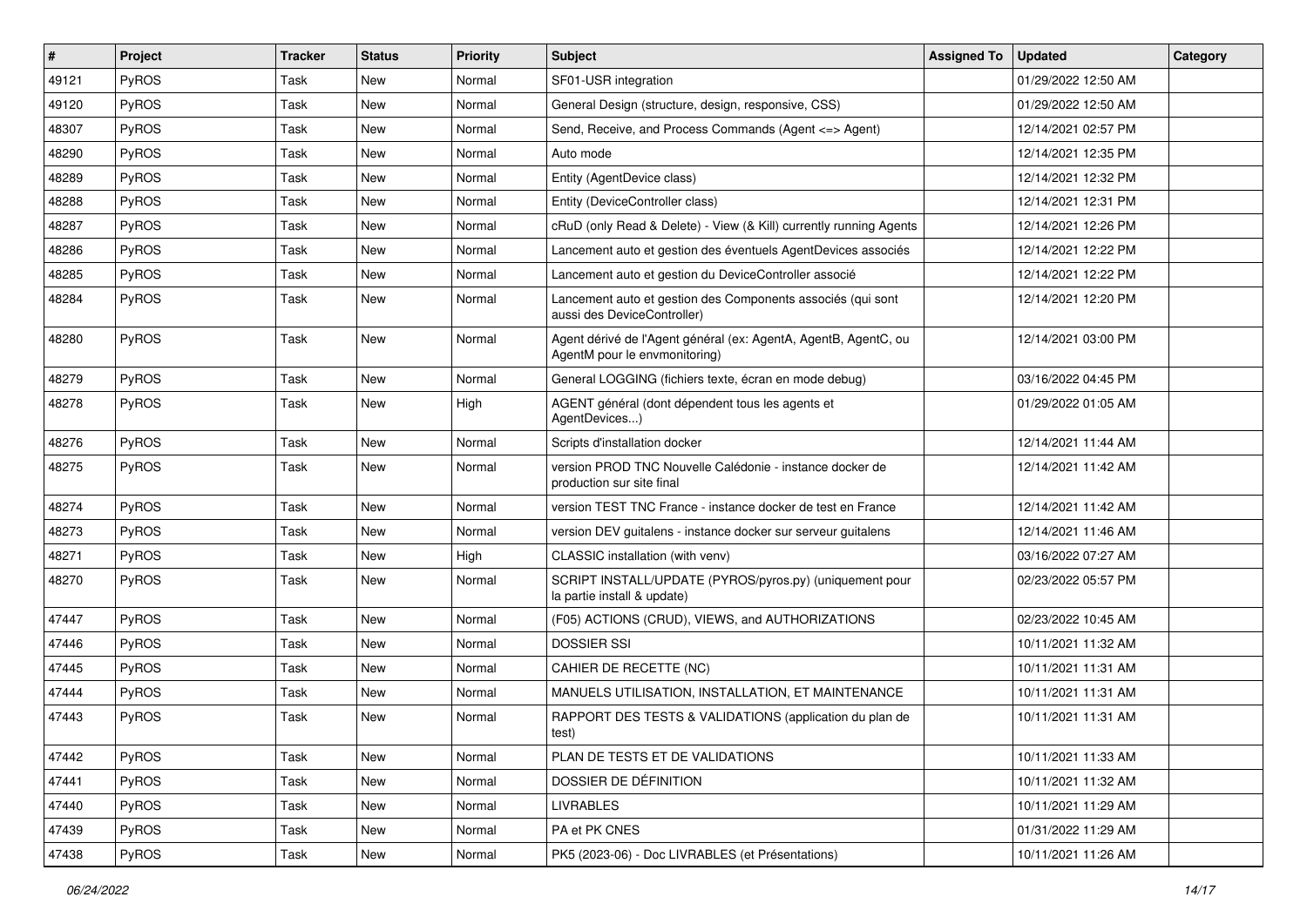| $\vert$ # | Project      | <b>Tracker</b> | <b>Status</b> | <b>Priority</b> | Subject                                                                                     | <b>Assigned To</b> | <b>Updated</b>      | Category |
|-----------|--------------|----------------|---------------|-----------------|---------------------------------------------------------------------------------------------|--------------------|---------------------|----------|
| 47437     | <b>PyROS</b> | Task           | New           | Normal          | PA4.1 (2023-05) - Présentations et Rapport Avancement                                       |                    | 10/11/2021 11:25 AM |          |
| 47436     | PyROS        | Task           | <b>New</b>    | Normal          | PK4 (2023-02) - Doc LIVRABLES (et Présentations)                                            |                    | 10/11/2021 11:23 AM |          |
| 47435     | <b>PyROS</b> | Task           | New           | Normal          | PA3.2 (2023-02) - Présentations et Rapport Avancement                                       |                    | 10/11/2021 11:22 AM |          |
| 47433     | PyROS        | Task           | New           | Normal          | PA3.1 (2023-01) - Présentations et Rapport Avancement                                       |                    | 10/11/2021 11:22 AM |          |
| 47432     | <b>PyROS</b> | Task           | New           | Normal          | PK3 (2023-01) - Doc LIVRABLES (et Présentations)                                            |                    | 10/11/2021 11:20 AM |          |
| 47431     | PyROS        | Task           | New           | Normal          | PA2.2 (2022-10) - Présentations et Rapport Avancement                                       |                    | 10/11/2021 11:19 AM |          |
| 47430     | PyROS        | Task           | New           | Normal          | PA2.1 (2022-08) - Présentations et Rapport Avancement                                       |                    | 10/11/2021 11:18 AM |          |
| 47428     | PyROS        | Task           | New           | Normal          | PK2 (2022-06) - Présentations + RA + Doc LIVRABLES                                          |                    | 01/31/2022 11:34 AM |          |
| 47419     | <b>PyROS</b> | Task           | New           | Normal          | F16 FUNCTIONAL Tests                                                                        |                    | 10/11/2021 10:11 AM |          |
| 47418     | PyROS        | Task           | New           | Normal          | F15 FUNCTIONAL Tests                                                                        |                    | 10/11/2021 10:11 AM |          |
| 47416     | <b>PyROS</b> | Task           | New           | Normal          | F13 FUNCTIONAL Tests                                                                        |                    | 10/11/2021 10:11 AM |          |
| 47415     | PyROS        | Task           | New           | Normal          | F12 FUNCTIONAL Tests                                                                        |                    | 10/11/2021 10:11 AM |          |
| 47414     | <b>PyROS</b> | Task           | New           | Normal          | F11 FUNCTIONAL Tests                                                                        |                    | 10/11/2021 10:10 AM |          |
| 47413     | <b>PyROS</b> | Task           | New           | Normal          | F10 FUNCTIONAL Tests                                                                        |                    | 10/11/2021 10:10 AM |          |
| 47412     | PyROS        | Task           | In progress   | Normal          | F09 Tests                                                                                   |                    | 10/12/2021 03:01 PM |          |
| 47411     | <b>PyROS</b> | Task           | New           | Normal          | <b>F08 FUNCTIONAL Tests</b>                                                                 |                    | 10/11/2021 10:10 AM |          |
| 47410     | PyROS        | Task           | New           | Normal          | <b>F07 FUNCTIONAL Tests</b>                                                                 |                    | 10/11/2021 10:10 AM |          |
| 47409     | <b>PyROS</b> | Task           | <b>New</b>    | Normal          | F06 FUNCTIONAL Tests                                                                        |                    | 10/11/2021 10:10 AM |          |
| 47408     | <b>PyROS</b> | Task           | In progress   | Normal          | F05 Tests                                                                                   |                    | 10/12/2021 03:00 PM |          |
| 47407     | <b>PyROS</b> | Task           | In progress   | Normal          | F04 Tests                                                                                   |                    | 10/12/2021 03:00 PM |          |
| 47406     | <b>PyROS</b> | Task           | In progress   | Normal          | F03 Tests                                                                                   |                    | 10/12/2021 03:00 PM |          |
| 47405     | <b>PyROS</b> | Task           | In progress   | Normal          | F02 Tests                                                                                   |                    | 10/12/2021 02:59 PM |          |
| 47403     | PyROS        | Task           | New           | Normal          | HIGH LEVEL FUNCTION TESTS - Transversal functionalities<br>TESTs involving several features |                    | 10/11/2021 10:08 AM |          |
| 47402     | <b>PyROS</b> | Task           | New           | Normal          | INTEGRATION TESTS - FEATURES integration tests with each<br>other                           |                    | 10/11/2021 10:07 AM |          |
| 47401     | PyROS        | Task           | New           | Normal          | FUNCTIONAL TESTS - Each FEATURE functional tests                                            |                    | 10/11/2021 11:42 AM |          |
| 47393     | <b>PyROS</b> | Task           | New           | Normal          | Device Config file (cf F14)                                                                 |                    | 12/14/2021 12:33 PM |          |
| 47392     | PyROS        | Task           | New           | Normal          | Device Commands Grammar (Generic & Native)                                                  |                    | 12/14/2021 12:32 PM |          |
| 47391     | <b>PyROS</b> | Task           | New           | Normal          | Device Simulator (DeviceSimulator)                                                          |                    | 12/14/2021 12:32 PM |          |
| 47390     | PyROS        | Task           | New           | Normal          | Device Agent (AgentDevice) (de type Agent)                                                  |                    | 12/14/2021 12:32 PM |          |
| 47389     | PyROS        | Task           | New           | Normal          | Device Controller (DeviceController)                                                        |                    | 12/14/2021 12:29 PM |          |
| 47388     | <b>PyROS</b> | Task           | New           | High            | (F14) ENTITIES - definition & implementation - CONFIG FILES                                 |                    | 01/29/2022 01:25 AM |          |
| 47387     | PyROS        | Task           | New           | Normal          | (F14) CRUD config                                                                           |                    | 01/29/2022 01:24 AM |          |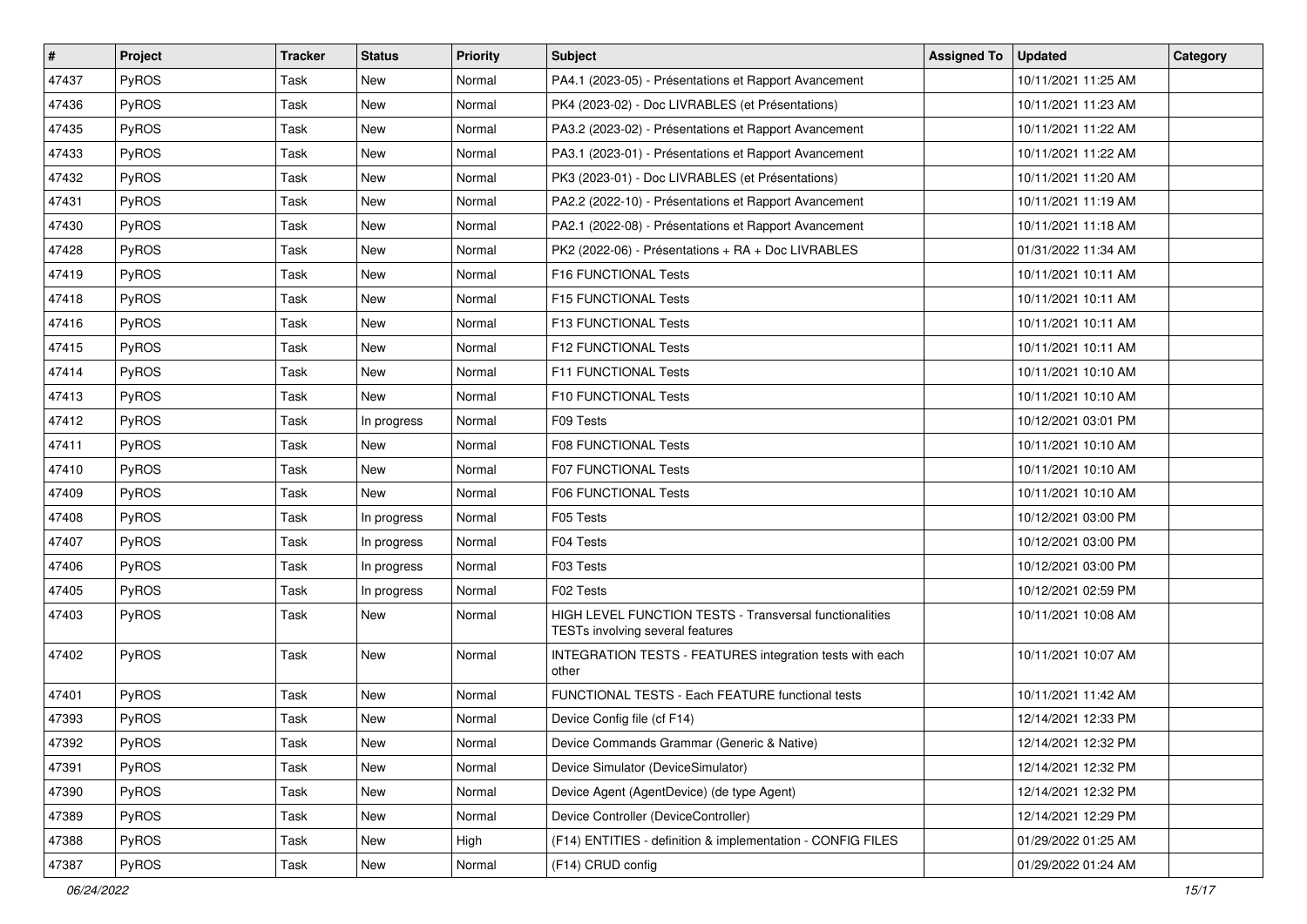| #     | Project      | <b>Tracker</b> | <b>Status</b> | <b>Priority</b> | <b>Subject</b>                                                                       | <b>Assigned To</b> | <b>Updated</b>      | Category |
|-------|--------------|----------------|---------------|-----------------|--------------------------------------------------------------------------------------|--------------------|---------------------|----------|
| 47386 | <b>PyROS</b> | Task           | New           | Normal          | (F03) Initial data (fixture)                                                         |                    | 12/15/2021 07:32 AM |          |
| 47375 | PyROS        | Task           | New           | Normal          | Association quota SP                                                                 |                    | 10/11/2021 10:37 AM |          |
| 46790 | PyROS        | Task           | New           | Normal          | F16 - EXIGENCES satisfaites (+ tests mis à jour)                                     |                    | 09/14/2021 02:47 PM |          |
| 46789 | <b>PyROS</b> | Task           | New           | Normal          | F15 - EXIGENCES satisfaites (+ tests mis à jour)                                     |                    | 09/14/2021 02:47 PM |          |
| 46788 | <b>PyROS</b> | Task           | New           | Normal          | (F14) EXIGENCES satisfaites (+ tests mis à jour)                                     |                    | 01/29/2022 01:24 AM |          |
| 46787 | PyROS        | Task           | New           | Normal          | (F09) REQUIREMENTS validated (+ tests udpated)                                       |                    | 12/14/2021 12:18 PM |          |
| 46786 | PyROS        | Task           | New           | Normal          | F08 - EXIGENCES satisfaites (+ tests mis à jour)                                     |                    | 09/14/2021 02:45 PM |          |
| 46785 | <b>PyROS</b> | Task           | New           | Normal          | F07 - EXIGENCES satisfaites (+ tests mis à jour)                                     |                    | 09/14/2021 02:44 PM |          |
| 46783 | <b>PyROS</b> | Task           | New           | Normal          | F04 - EXIGENCES satisfaites (+ tests mis à jour)                                     |                    | 09/14/2021 02:43 PM |          |
| 46782 | <b>PyROS</b> | Task           | New           | Normal          | F03 - EXIGENCES satisfaites (+ tests mis à jour)                                     |                    | 09/14/2021 02:43 PM |          |
| 46781 | <b>PyROS</b> | Task           | New           | Normal          | (F02) EXIGENCES satisfaites (+ tests mis à jour)                                     |                    | 01/29/2022 01:27 AM |          |
| 46780 | PyROS        | Task           | New           | Normal          | (F01) EXIGENCES satisfaites (+ tests mis à jour)                                     |                    | 10/08/2021 06:01 PM |          |
| 45818 | <b>PyROS</b> | Task           | New           | Normal          | (F14) TESTS to validate this feature                                                 |                    | 08/09/2021 10:43 AM |          |
| 45816 | <b>PyROS</b> | Task           | New           | Normal          | <b>SP Delete</b>                                                                     |                    | 10/28/2021 08:35 AM |          |
| 45815 | PyROS        | Task           | New           | Normal          | test_SCP_manage_quota                                                                |                    | 09/22/2021 04:47 PM |          |
| 45811 | PyROS        | Task           | New           | Normal          | SP update                                                                            |                    | 11/03/2021 09:16 AM |          |
| 45810 | <b>PyROS</b> | Task           | New           | Normal          | SP Read (view list and view 1)                                                       |                    | 10/27/2021 02:47 PM |          |
| 45809 | <b>PyROS</b> | Task           | New           | Normal          | <b>SP</b> Create                                                                     |                    | 10/27/2021 08:42 AM |          |
| 45791 | <b>PyROS</b> | Task           | New           | Normal          | PA1.1 (2022-03) - Présentations et Rapport Avancement                                |                    | 10/11/2021 11:14 AM |          |
| 45790 | <b>PyROS</b> | Task           | New           | Normal          | PK1 (2022-01) - Présentations + RA + Doc LIVRABLES                                   |                    | 01/31/2022 11:33 AM |          |
| 45781 | <b>PyROS</b> | Task           | In progress   | Normal          | Documentation et Présentations pour les PA et PK CNES                                |                    | 01/31/2022 11:32 AM |          |
| 45776 | <b>PyROS</b> | Task           | New           | Normal          | <b>Test User Delete</b>                                                              |                    | 08/13/2021 01:46 PM |          |
| 45772 | <b>PyROS</b> | Task           | New           | Normal          | Test User Read (view list and view 1)                                                |                    | 08/13/2021 01:51 PM |          |
| 45766 | PyROS        | Task           | New           | Normal          | <b>Test User Update</b>                                                              |                    | 08/13/2021 01:53 PM |          |
| 45762 | PyROS        | Task           | New           | Normal          | <b>Test User Connexion</b>                                                           |                    | 08/13/2021 01:55 PM |          |
| 45761 | <b>PyROS</b> | Task           | New           | Normal          | Test User Create (registration)                                                      |                    | 08/13/2021 01:54 PM |          |
| 45756 | <b>PyROS</b> | Task           | New           | Normal          | QUOTA & PRIO - Gestion du quota et de la priorité                                    |                    | 10/11/2021 10:35 AM |          |
| 45749 | PyROS        | Task           | In progress   | Normal          | Gérer le retrait et le retour d'un device (panne, désactiver/réactiver<br>un device) |                    | 08/09/2021 10:42 AM |          |
| 45748 | PyROS        | Task           | New           | Normal          | Définir Accesseurs (getX())                                                          |                    | 01/29/2022 01:21 AM |          |
| 45556 | <b>PyROS</b> | Task           | New           | Normal          | User activation/deactivation                                                         |                    | 06/25/2021 08:18 AM |          |
| 45552 | PyROS        | Task           | New           | Normal          | General configuration integration                                                    |                    | 03/15/2022 11:15 PM |          |
| 45346 | PyROS        | Task           | New           | Normal          | (F10) ENTITIES - Initial data (fixture)                                              |                    | 06/03/2021 09:17 AM |          |